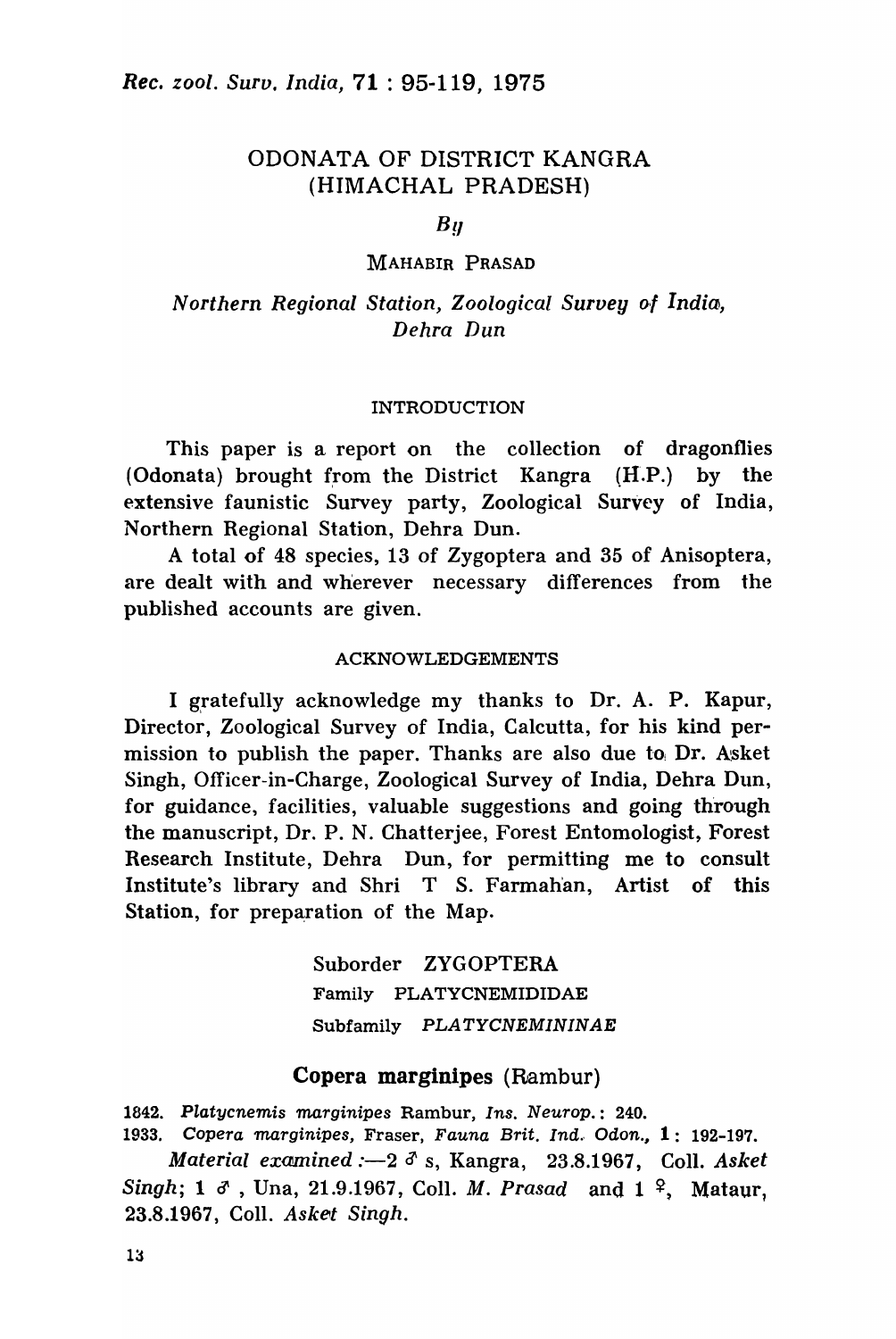*Measurements in* mm

|        |       | Abdomen Fore wing Hind wing |       |
|--------|-------|-----------------------------|-------|
| Male   | 30.00 | 18.00                       | 17.00 |
| Female | 28.00 | 18.00                       | 17.00 |

*Distribution-Throughout* southern Asia, Sindaic Islands, Jawa, Lower Burma, Sri Lanka, Poona, Mahableshwar, Bombay, Assam and Bengal.

# Copera vittata (Selys)

1863. Psilocnemis vittata Selys, Bull. Acad. Belg., 16 (2): 170.

1933. Copera vittata, Fraser, Fauna Brit. Ind. Odon., 1: 198-20l.

*Material examined*—1<sup>2</sup>, Dhawala, 2.9.1967 Coll. *Asket Singh.* 

Differs from the published description of the species in only the colouration of prothorax which is yellowish brown and not blackish-brown.

### *Measurements in* mm

Female Abdomen Fore wing Hind wing 29.00 20.00 18.00 *Distribution*—It is known from Southern and Eastern India, Burma and Sri Lanka.

Subfamily CALICNEMINAE

## Calicnemis miles Laidlaw

1886. Calicnemis eximia Selys, Mem. Cour., 38: 131, 132. 1933. Calicnemis miles, Fraser, Fauna Brit. Ind. Odon., 1: 178-181.

*Material examined*-1  $\delta$ , 1 <sup>2</sup>, Palampur, 27.8.1967, Coll. *Asket Singh.* 

In the males 3rd segment of the antenna is brick red and pterostigma covers only  $1\frac{1}{2}$  cells. In the female tiny black point at the centre of the base in labrum is absent, antenna up to 2nd segment is yellowish, basal half of 3rd segment is black, while its distal half is yellowish, the remaining segments are black. There are 14 postnodal nervures in both the wings.

*Measurements in* mm

|                      |       | Abdomen Fore wing Hind wing                                         |                 |
|----------------------|-------|---------------------------------------------------------------------|-----------------|
| Male                 | 29.00 | 24.00                                                               | <b>22.00</b>    |
| Female               | 28.5  | 25.5                                                                | <b>24.00</b>    |
| $\Gamma$ iotribution |       | $\mathbf{I}$ lanen Dermaa $\mathbf{C}$ ilelan $\mathbf{C}$ aletaile | $\lambda$ lmand |

*Distribution-Upper* Burma, Sikkim, Gokteik, Almora and Dehra Dun,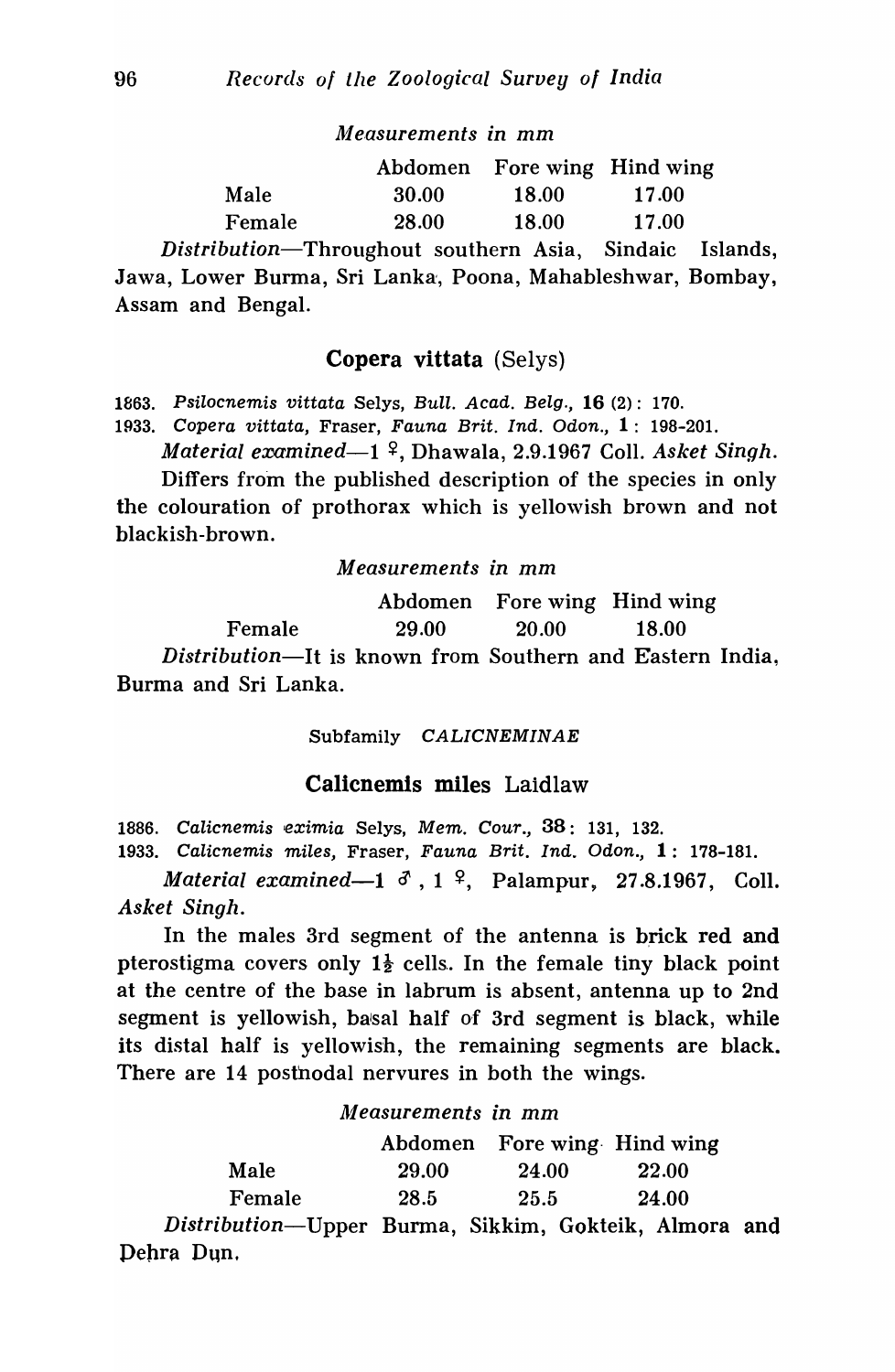#### Family COENAGRIIDAE

### Subfamily PSEUDAGRIINAE

### Ceriagrion coromandelianum (Fabricius)

1798. Agrion coromandelianum Fabricius, Ent. Syst. Suppl.: 287.

1933. Ceragrion coromandelianum, Fraser, Fauna Brit. Ind. Odon., 1: 315-316.

*Material examined*—3  $\delta$  s,  $3\frac{6}{5}$ , Andaura, 5.9.1967, Coll. *Asket Singh;* 1  $\delta$ , Basal, 21.9.1967, Coll. *M. Prasad;* 1 <sup>2</sup>, Behdela. 22.9.1967, Coll. *M. Prasad*;  $3\delta s$ ,  $3\delta s$ , Churru, 7.9.1967, Coll. *Asket Singh;* 2  $\delta$  s, 3  $\frac{9}{7}$ , Gagret, 4.9.1967, Coll. *Asket Singh*; 6 d' s, 2 ~s, Garli, 30.8.1967, CoIl. *Asket* Singh; 23's, Jawar, 5.9.1967, Coll. *Asket Singh*; 1  $\delta$ , 1 <sup>2</sup>, Jankaur, 24.9.1967, Coll. *M. Prasad; 2 d s, Pandogha, 23.9.1967, Coll. M. Prasad; 4 d s, 1 <sup>2</sup>,* Paragpur, 30.8.1967, Coll. Asket Singh; 6 ds, 2 <sup>2</sup>s, Saloh, 23.9.1967, Coll. *M. Prasad;* 2 d s, 2 <sup>9</sup>s, Una, 22.9.1967, Coll. *M. Prasad and 18 3 s, 4 <sup>9</sup>s, Una, 25.9.1967, Coll. <i>M. Prasad.* 

*Measurements in* mm

|        |                          |              | Abdomen Fore wing Hind wing |
|--------|--------------------------|--------------|-----------------------------|
| Male   | 30.00                    | <b>20.00</b> | 19.00                       |
| Female | <b>28.00</b>             | <b>20.5</b>  | 19.00                       |
|        | $\mathbf{L}$<br>$T = 32$ | $C_{-}$ :    | $I_{\alpha}$ $I_{\alpha}$   |

*Distribution-Throughout* India, Sri Lanka, Burma, Malaysia, Indo~China and South-China.

## Ceriagrion cerinorubellum (Brauer)

- 1865. Pyrrhosoma cerinorubellum Brauer, Verh. Zool.-bot. Ges. Wien., 15: 511.
- 1933. Ceriagrion cerinorubellum, Fraser, Fauna Brit. Ind. Odon., 1: 326-328.

*Material examined*—1  $\delta$ , Jawar, 5.9.1967, Coll. *Asket Singh*;

and 2  $\delta$  s, Saloh, 23.9.1967, Coll. *M. Prasad.* 

A very rare species.

### *Measurements* in mm

Abdomen Fore wing Hind wing

Male 30.00 18.00 17.00

*Distribution-Throughout* India and South' East Asia.

Subfamily ISCHNURINAE

### Ischnura forcipata Morton

1907. Ischnura forcipata Morton, Trans. ent. Soc. Lond.: 306. 1933. Ischnura forcipata, Fraser, Fauna Brit. Ind. Odon., 1: 354-357.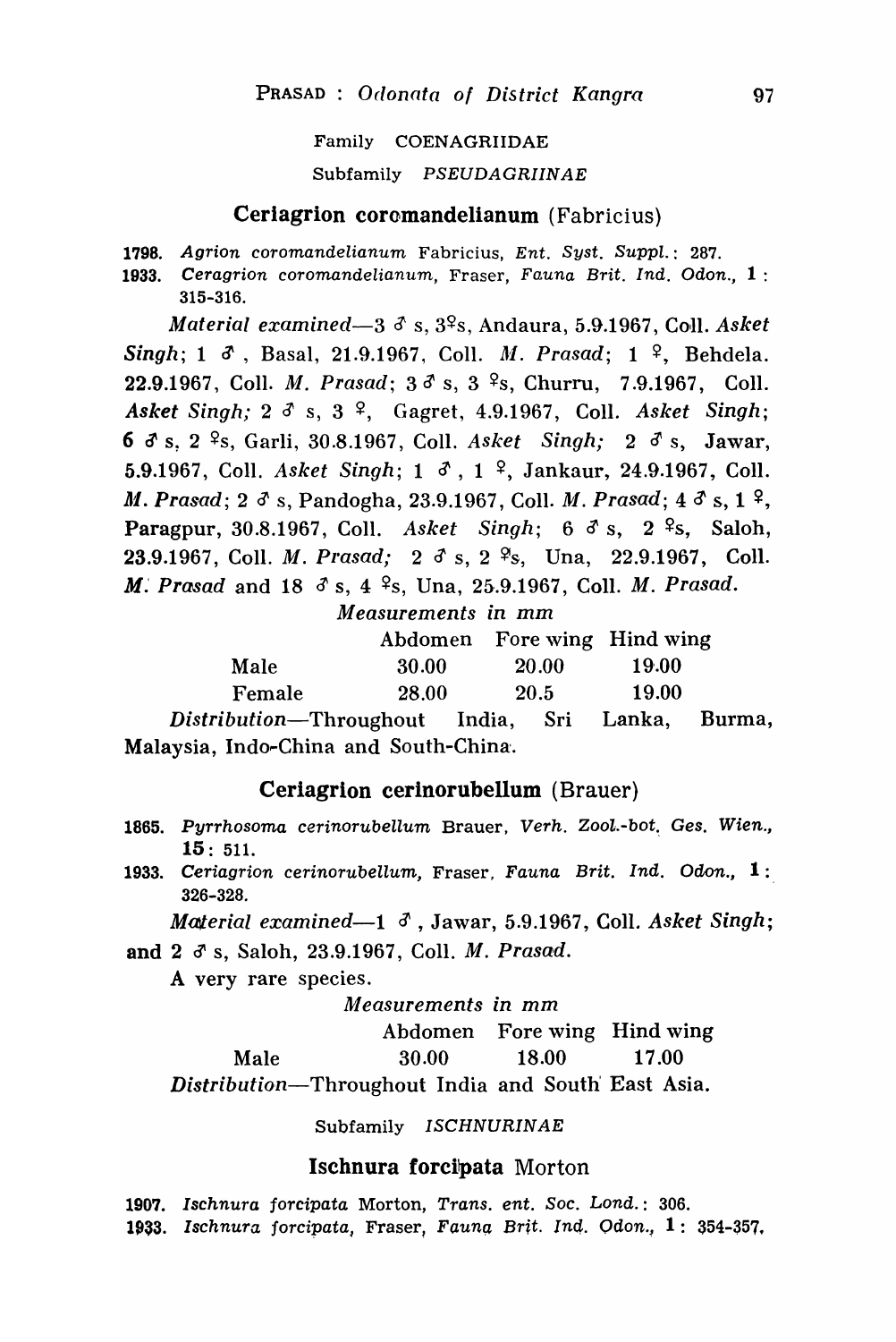*Material examined*—1<sup>2</sup>, Andaura, 5.9.1967, Coll. *Asket* Singh; 1 d<sup>1</sup>, Basal, 21.9.1967, Coll. M. *Prasad;* 21 d<sup>3</sup>s, 7<sup>2</sup>s, Dera Gopipur, 29.8.1967, Coll. *Asket Singh*; 4  $\delta$  s, 2  $\frac{6}{5}$ , Gagret, 4.9.1967, Coll. *Asket* Singh; 2 <sup>9</sup>s, Jankaur, 24.9.1967, Coll. M. *Prasad;* 1 d', Jawala Mukhi, 31.8.1967, ColI. *Asket* Singh, 2  $\delta$  s, 2 <sup>2</sup>s, Kangra, 23.8.1967, Coll. *Asket Singh*; 2  $\delta$  s, Kangra, 25.8.1967, Coll. *Asket Singh*; 1  $\sigma$ , 1 <sup>2</sup>, Mataur, 23.8.1967, Coll. *Asket Singh*; 4 d's, Maranda, 26.8.1967, Coll. *Asket Singh*; 5 d's, Nagrota, 26.8.1967, Coll. *Asket Singh*; 2  $\delta$  s, 3  $\frac{9}{5}$ , Palampur, 26.8.1967, Coll. *Asket Singh*; 6 d s, 1 <sup>2</sup>, Palampur, 27.8.1967, Coll. *Asket Singh*; 2  $\sigma$  s, Palampur, 28.8.1967, Coll. *Asket Singh*; 2  $\delta$  s, 1 <sup>2</sup>, Rani Tal, 28.8.1967, Coll. *Asket Singh* and 2 ~s, Una, 25·.9.1967, ColI. M. *Prasad.* 

|                                                      | Measurements in mm |      |                             |
|------------------------------------------------------|--------------------|------|-----------------------------|
|                                                      |                    |      | Abdomen Fore wing Hind wing |
| Male                                                 | <b>20.00</b>       | 16.5 | <b>15.00</b>                |
| Female                                               | 21.00              | 16.5 | <b>15.00</b>                |
| Distribution-Northern India, Baluchistan and Quetta. |                    |      |                             |

## Ischnura delicata (Hagen)

1858. Agrion delicatum Hagen, Verh. Zool.-bot. Ges. Wien.  $8:479$ . 1933. Ischnura delicata, Fraser, Fauna Brit. Ind. Odon., 1: 360-362.

*Material examined*-1 <sup>3</sup>, Behdala, 22.9.1967, Coll. M. *Prasad;* 1  $\sigma$ , Bankhandi, 12.9.1967, Coll. *Asket Singh;* 1  $\sigma$ , Basal, 21.9.1967, Coll. *M. Prasad; 5 ds.* 2 <sup>9</sup>s, Chauki Maniar, 7.9.1967, ColI. *Asket Singh;* 1 *c1' •.* ChUITU, 7.9.1967, ColI. *Asket Singh:*  2 <sup>*d*</sup> s, Dhawala, 2.9.1967, Coll. *Asket Singh*; 1<sup>2</sup>, Gagret, 4.9.1967, ColI. *Asket Singh;* 1 ~, Jawala Mukhi, 31.2.1967, ColI. *Asket Singh; 5 d's, Kangra, 23.8.1967, Coll. <i>Asket Singh; 5 d's, 1*<sup>9</sup>, Kangra, 24.8.1967, Coll. Asket Singh, 1<sup>2</sup>, Kangra, 25.8.1967. Coll. *Asket Singh*; 12  $\delta$  s, Mataur, 23.8.1967, Coll. *Asket Singh*; 1<sup>º</sup>, Mubarakpur, 4.9.1967, Coll. *Asket Singh;* 1 <sup>3</sup>, Panoh, 21.9.1967, Coll. M. *Prasad;* 1 d', Palampur, 26.8.1967, CoIL *Asket Singh; 3 d s, Rani Tal, 28.8.1967, Coll. <i>Asket Singh; 1 ?* Saloh, 23.9.1967, Coll. M. *Prasad;* 2 d' s. Una, 22.9.1967, CoIL *M. Prasad and 2*  $\delta$  *s, 4 <sup>9</sup>s, Una, 25.9.1967, Coll. M. Prasad.* 

It differs from the published description as follows: sides and anterior lobe of the prothorax pale yellow. Pterostigma of fore wing uniformly rose-red, costal border yellowish. There are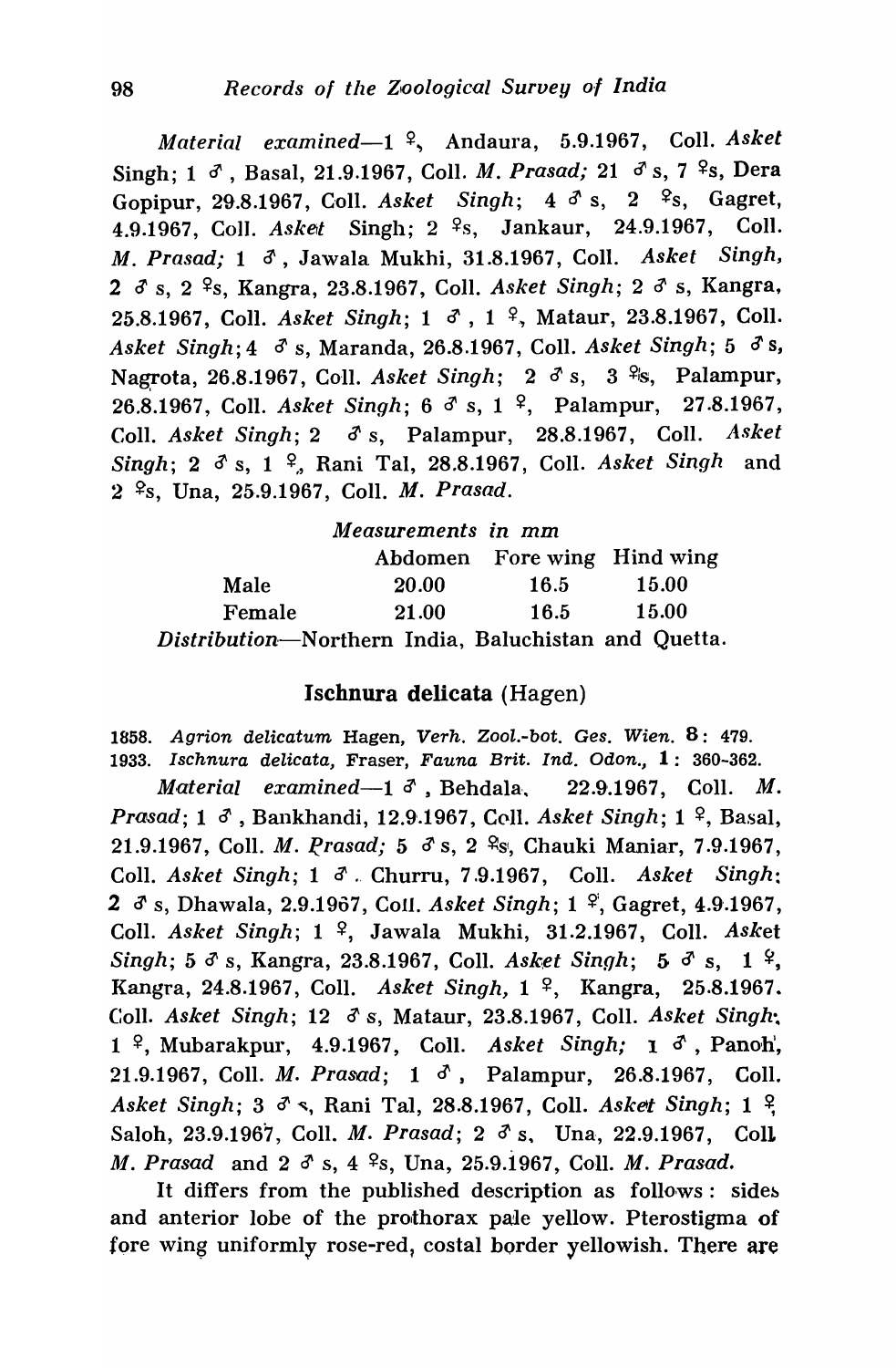8 postnodal nervures in fore wing and 6 in hind. There are two small spots on 1st abdominal segment, situated near median ridge.

### *kleasurements* in mm

|                                                    | Abdomen Fore wing Hind wing |       |              |
|----------------------------------------------------|-----------------------------|-------|--------------|
| Male                                               | 21.00                       | 14.00 | <b>13.00</b> |
| Female                                             | 17.00                       | 13.00 | 12.05        |
| Distribution-Throughout India and South-East Asia. |                             |       |              |

### Ischnura rufostigma Selys

1876. Ischnura rujostigma Selys, Bull. Acad. Belg. (2) 41: 283. 1933. Ischnura rujostigma, Fraser, Fauna Brit. Ind. Odon., 1: 362-364. *Material examined*—1  $\delta$ , Dera Gopipur, 29.8.1967, Coll. *Asket Singh.* 

*Measurements in* mm

Male Abdomen Fore wing Hind wing 22.05 14.00 13.05, *Distribution-It* is known from Assam, Bengal, Bihar and Madhva Pradesh.

Subfamily AGRIOCNEMINAE

## Agriocnemis pygmaea (Rambur)

*1842.* Agrion pygmaeum Rambur, Ins. Neurop.: *278.* 

1933. Agriocnemis pygmaea, Fraser, Fauna Brit. Ind. Odon., 1: 398-401. *Material examined-l* ~, Basal, 21.9.1967, ColI. *M. Prasad;*  1 **3**, Behdala, 22.9.1967, Coll. *M. Prasad;* 2 <sup>3</sup> s, 2 <sup>2</sup> s, Bankhandi, 12.9.1967, Coll. *Asket Singh*; 1  $\delta$ , 1 <sup>2</sup>, Churru, 7.9.1967, Coll. *Asket Singh;* 2 d' s, 1 ~, Gagret, 4.9.1967, ColI. *Asket Singh;*  2  $\sigma$  s, 2 <sup>2</sup>s, Panoh, 21.9.1967, Coll. *M. Prasad*; 1  $\sigma$ , Rani Tal, **31.8.1967, Coll.** *Asket Singh and 2*  $\delta$  *s, 3*  $\frac{9}{7}$ , Una, 25.9.1967, CoIl. M. *Prasad.* 

A common species.

*Measurements in* mm

|        |              | Abdomen Fore wing Hind wing |                |
|--------|--------------|-----------------------------|----------------|
| Male   | <b>19.00</b> | 11.00                       | 10.05          |
| Female | 15.00        | 11.00                       | <b>10.00</b>   |
|        |              |                             | $\blacksquare$ |

*Dislribution,-Throughout* Oriental Region, Australia and Pacific Islands.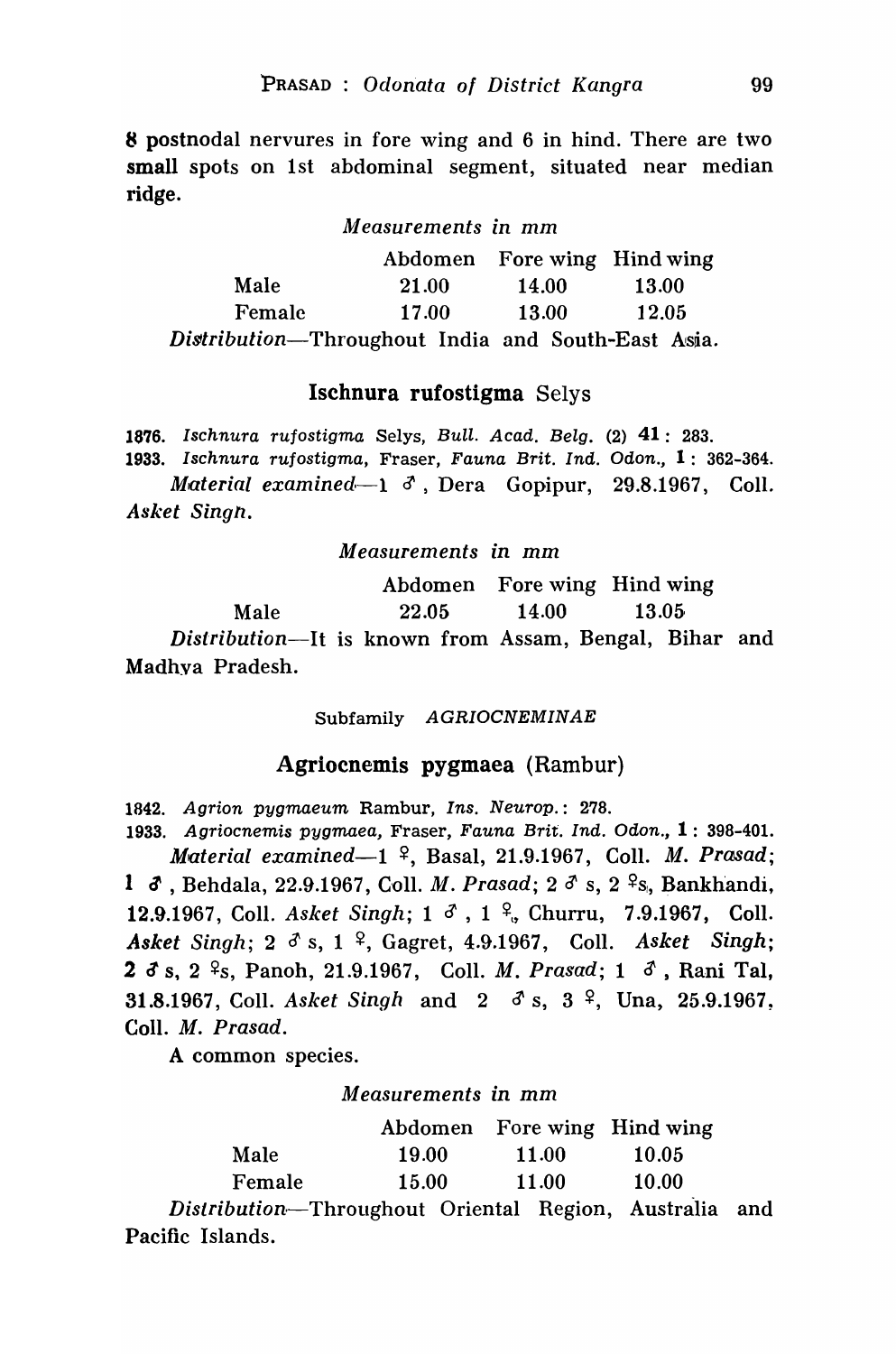Family LESTIDAE Subfamily LESTINAE

## Lestes viridula Rambur

1842. Lestes viridula Rambur, Hist. Nat. Ins. Neurop.: 252-3.

1933. Lestes viridula, Fraser, Fauna Brit. Ind. Odon.,  $1: 45-46$ .

*Material examined*—1<sup>?</sup>, Kangra, 23.8.1967, Coll. *Asket Singh*; 1  $\delta$ , Kangra, 25.8.1967, Coll. *Asket Singh*; 1 <sup>2</sup>, Palampur, 28.8.1967, Coll. *Asket Singh*, 2 <sup>3</sup> s, 1<sup>2</sup>, Maranda, 26.8.1967, Coll. *Asket Singh*; 1 d<sup>3</sup>, Basoli, 24.9.1967, Coll. *M. Prasad* and 1 ~, Sidchaler, 8.9'.1967, ColI. *Asket Singh.* 

The specimens differ from the published descriptions of the species in following respects :—Pterostigma covers  $3\frac{1}{2}$  cells and not 2 cells. There are 11 postnodal nervures in the fore wing and 9-13 in the hind wing.

## *M easur.ements in* mm

|        |       | Abdomen Fore wing Hind wing |              |
|--------|-------|-----------------------------|--------------|
| Male   | 33.00 | <b>23.00</b>                | <b>22.00</b> |
| Female | 34.05 | 26.00                       | <b>25.00</b> |
|        |       |                             |              |

*Distribution-It* is known from Peninsular India and Dehra Dun.

#### Family CHLOROCYPHIDAE

### Rhilnocypha quadrimaculata Selys

1853. Rhinocypha quadrimaculata Selys, Syn. Cal.: 69.

1934 Rhinocypha quadrimaculata, Fraser, Fauna Brit. Ind. Odon., 2: 14-17.

*Material examined-23's,* Dera Gopipur, 29.9.1967, ColI. Asket Singh; 1 <sup>2</sup>, Jawala Mukhi, 31.8.1967, Coll. *Asket Singh*; 1  $\delta$ , Kangra, 24.8.1967, Coll. *Asket Singh*; 1  $\delta$ , 1  $\delta$ , Mataur; 23.8.1967, Coll. *Asket Singh and 7 <sup>3</sup> s, 2* <sup>2</sup>s, Palampur, 27.8.1967, ColI. *Asket Singh.* 

Males differ from the published description in having a small, yellowish spot on metepimeron. In the females 16-18 antenodal nervures in both the wings.

### *Measurelnents in* mm

|        |              | Abdomen Fore wing Hind wing |       |
|--------|--------------|-----------------------------|-------|
| Male   | <b>20.00</b> | 33.00                       | 22.00 |
| Female | <b>13.00</b> | 26.00                       | 24.05 |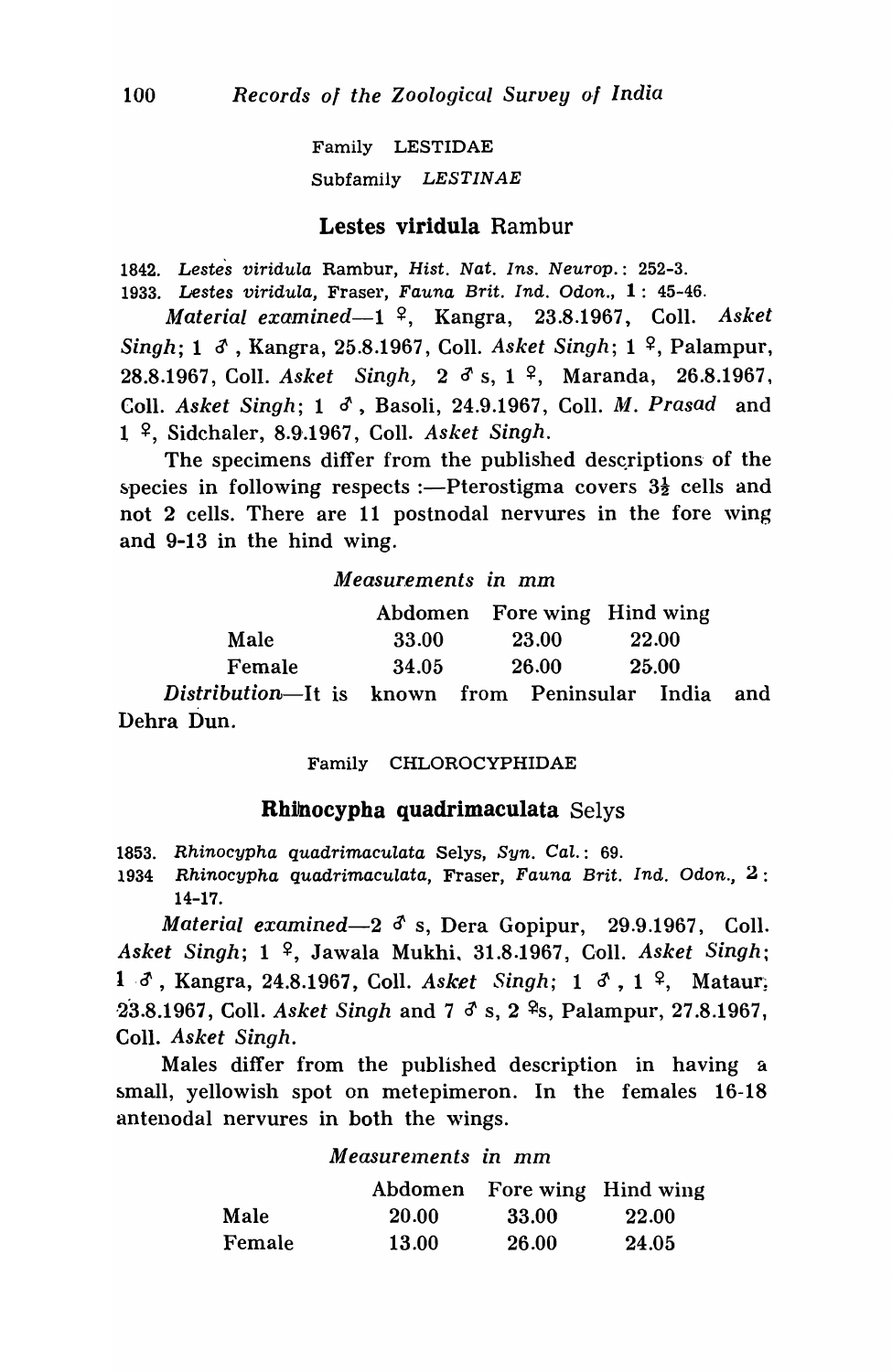*Distribution*-It is known from Almora, Kumaon, Dehra Dun, Kashmir, Darjeeling, Sikkim, Nepal, and Burma.

### Family EPALAGIDAE

### Bayadera indilca (Selys)

1853. Epallage indica Selys, Syn. Cal.: 49.

*1934.* Bayadera indica, Fraser, Fauna Brit. Ind. Odon., 2: 79-81.

*LJluterial examined-l* d', Kangra, 24.8.1967, CoIl. *Asket Singh.* 

Each of the posterior ocelli surrounded by a large, bright.. greenish-yellow spot. There are 19 antenodal and 20 post nodal nervures in fore wing and 19 antenodal 18 postnodal nervures in hind wing. In right fore and hind wing Riii arises at the level of the subnode, but in left wing arises proximal to the subnode.

*Measurements in* mm

Abdomen Fore wing Hind wing

Male 33.00 34.00 31.00

*Distribution-It* is known from N. E. India and Eastern India.

> Family AGRIIDAE Subfamily AGRINAE

## Neurobasis chinensis chinensis (Lipnaeus)

1758. Libellula chinensis Linnaeus, Syst. Nat.,  $1: 545$ .

1934. Neurobasis chinensis chinensis, Fraser, Fauna Brit. Ind.; Odon., 2: 121-124.

*Material examined-2* ~s, Kangra, 24.8.1967, ColI. *Asket*  Singh, 2  $\delta$  s, 2  $\frac{6}{5}$ , Mataur, 23.8.1967, Coll. *Asket Singh*; 3  $\delta$  s, Maranda, 26.8.1967, Coll. Asket Singh; 2 d<sup>s</sup> s, 2 <sup>9</sup>s, Palampur, 26.8.1967, Coll. *Asket Singh and 1 d*, Thano, 31.8.1967, Coll. *Asket Singh.* 

In the female labium: is uniformly pale yellow. Opaque, creamy yellow patch at node covers more than one cell in one specimen, while in the rest it covers only one cell. Pterostigma is reduced, creamy white and present only in the fore wing.

*Measurements in* mm Abdomen Fore wing Hind wing Male 43.00 35.00 33.00 Female 41.05 36.05 34.00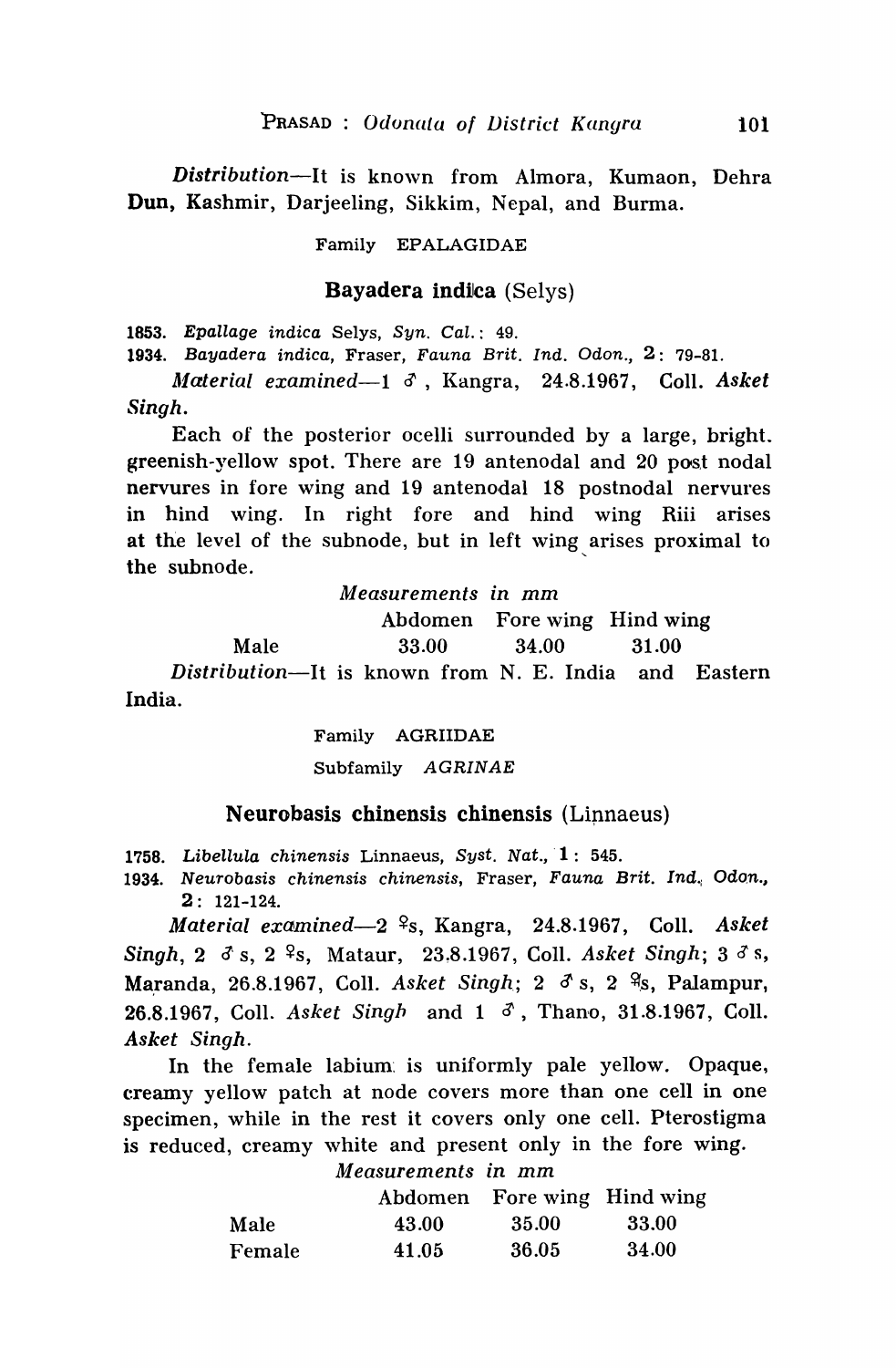*Distribution-Throughout* India, except desert areas, Sri Lanka, Burma, and Thailand.

> Suborder ANISOPTERA Family GOMPHIDAE Subfamily COMPHINAE

### Anormogomphus heteropterus Selys

1854. Anormogomphus heteropterus Selys, Bull. Acad. Belg.,  $21$  (2): 61.

1934. Anormogomphus heteropterus, Fraser, Fauna Brit. Ind. Odon.,  $2$ : 174-176.

*Material examined*—2<sup>2</sup>s, Kangra, 24.8.1967, Coll. *Asket Singh*; 4 <sup>2</sup>s, Palampur, 26.8.1967, Coll. *Asket Singh* and 4 <sup>2</sup>s, Palampur, 27.8.1967, CoIl. *Asket Singh.* 

A rare species.

1l'1 *easurements in mrp* 

Abdomen Fore wing Hind wing Female 34.05 31.00 30.00 *Distribution-It* is known from N. W India and Bihar.

### Mesogomphus lineatus (Selys)

1850. Gomphus Iineatus Selys, Rev. Odon.: 386.

1934. Mesogomphus lineatus, Fraser, Fauna Brit. Ind. Odon., 2: 230-234. *Material examined*—1 <sup>2</sup>, Amb, 5.9.1967, Coll. *Asket Singh*; 1 <sup>2</sup>, Basoli, 24.9.1967, Coll. *M. Prasad*; 1 <sup>3</sup>, Dhawala, 2.9.1967. Coll. *Asket Singh*; 1  $\delta$ , 1 <sup>2</sup>, Gagret, 4.9.1967, Coll. *Asket Singh*; 2 <sup>2</sup>s, Mataur, 23.8.1967, Coll. *Asket Singh* and 1  $\delta$ , 1 <sup>2</sup>, Rani Tal, 31.8.1967, C,911. *Asket Singh.* 

Common species.

#### *Measurements in* mm Abdomen Fore wing Hind wing Male 29.00 25.00 Female 33.00 31.00 23.00 29.00

*Distribution-Throughout* India and Burma.

## Onychogomphus M-ftavum Selys

1854. Onychogomphus bistrigatus selys, Mon. Oomph.: 22.

1934. Onychogomphus M-flavum, Fraser, Fauna Brit. Ind. Odon., 2: 250-254.

*Material examined-4* if s, Palampur, 27.8.1967, CoIl. *Asket Singh; 2 d' s, Rani Tal, 28.8.1967, Coll. Asket Singh and 1 d's*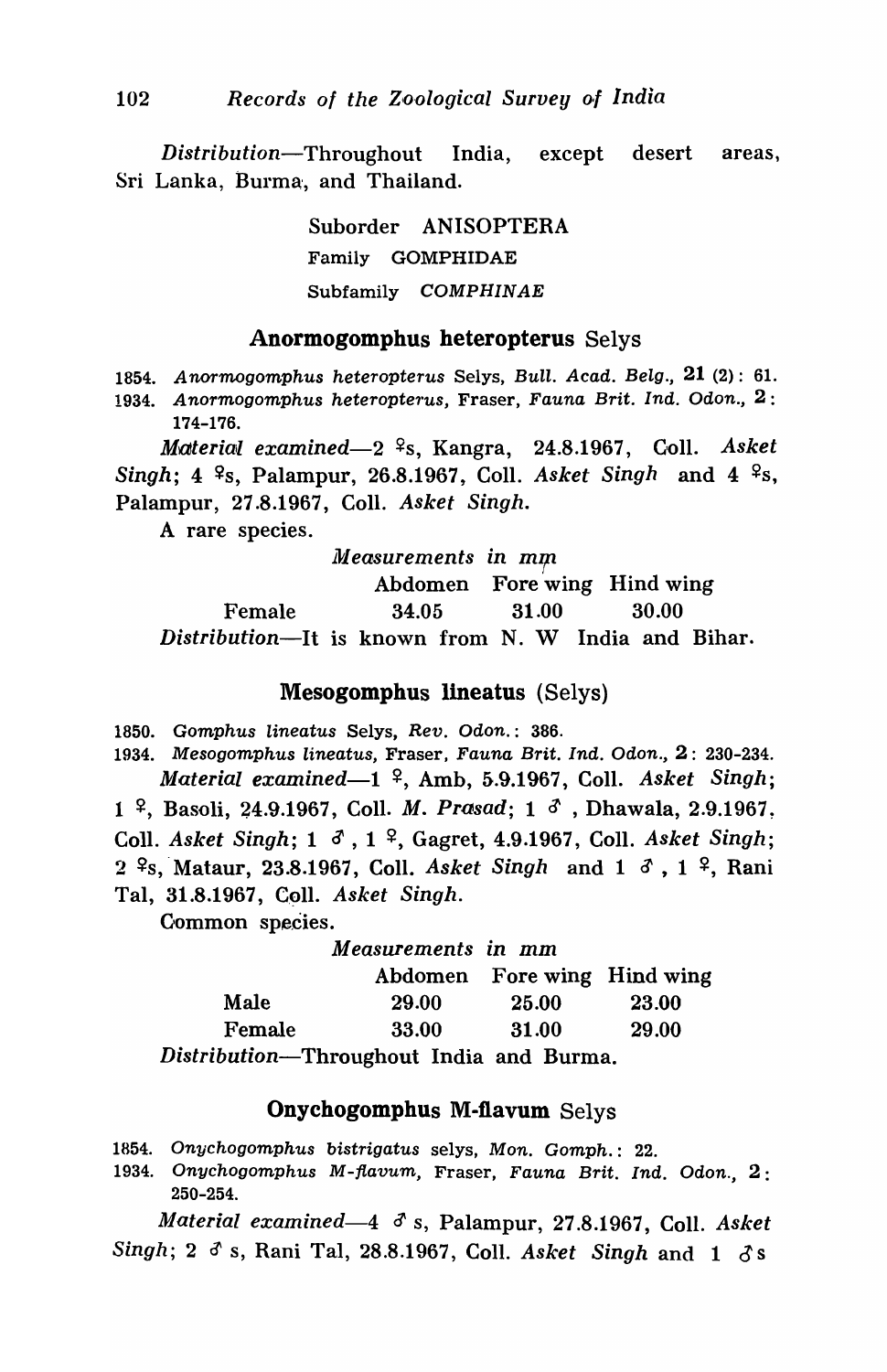Rani Tal, 2.9.1967, Coll. *Asket Singh.* 

A rare species.

*1Jt1 easurelnents in* mm

Abdomen Fore wing Hind wing

Male 33.00 31.00 29.00

*Distribution*—It is known from Eastern India and Dehra Dun.

### Nepogompbus modestus (Selys)

1878. Onychogomphus modestus Selys, Bull. Acad. Belg., 46: 423.

1934. Nepogomphus modestus, Fraser, Fauna Brit. Ind. Odon., 2 : 285-286.

*Material examined*-1  $\delta$ , Nagrota, 26.8.1967, Coll. *Asket* 

*Singh*; and 1  $\delta$ , Palampur, 26.8.1967, Coll. *Asket Singh*.

Very rare species.

*Measurements in* mm

Abdomen Fore wing Hind wing Male 23.00 24.00 22.00 *Distribution*-Bengal, Assam, Burma and Sumatra.

Subfamily ICTINOGOMPHINAE

### Ictinogompbus rapax (Ramhur)

1842. Diastatomma rapax Rambur, Ins. Neurop.: 169.

1934. Ictinus rapax, Fraser, Fauna Brit. Ind. Odon.,  $2: 373-376$ .

*Material examined*—1  $\delta$ , Thano, 31.8.1967, Coll. *Asket Singh.* 

A very rare species.

M *eatSurements in* mm

Abdomen Fore wing Hind wing

Male 46.00 41.00 39.00

*Distribution-Throughout* India, Burma, Sri Lanka, and Malaysia.

> Family AESHNIDAE Subfamily ANACTINAE

## Hemianax epb1ppiger (Burmeister)

1839. Aeschna ephippiger Burmeister, Handb. Ent. Band., 2: 840. 1936. Hemianax ephippiger, Fraser, Fauna Brit. Ind. Odon., 3: 147-149

*Material examined-l* ~, Kangra, 24.8.1967, CoIl. *Asket Singh.* 

A rare species.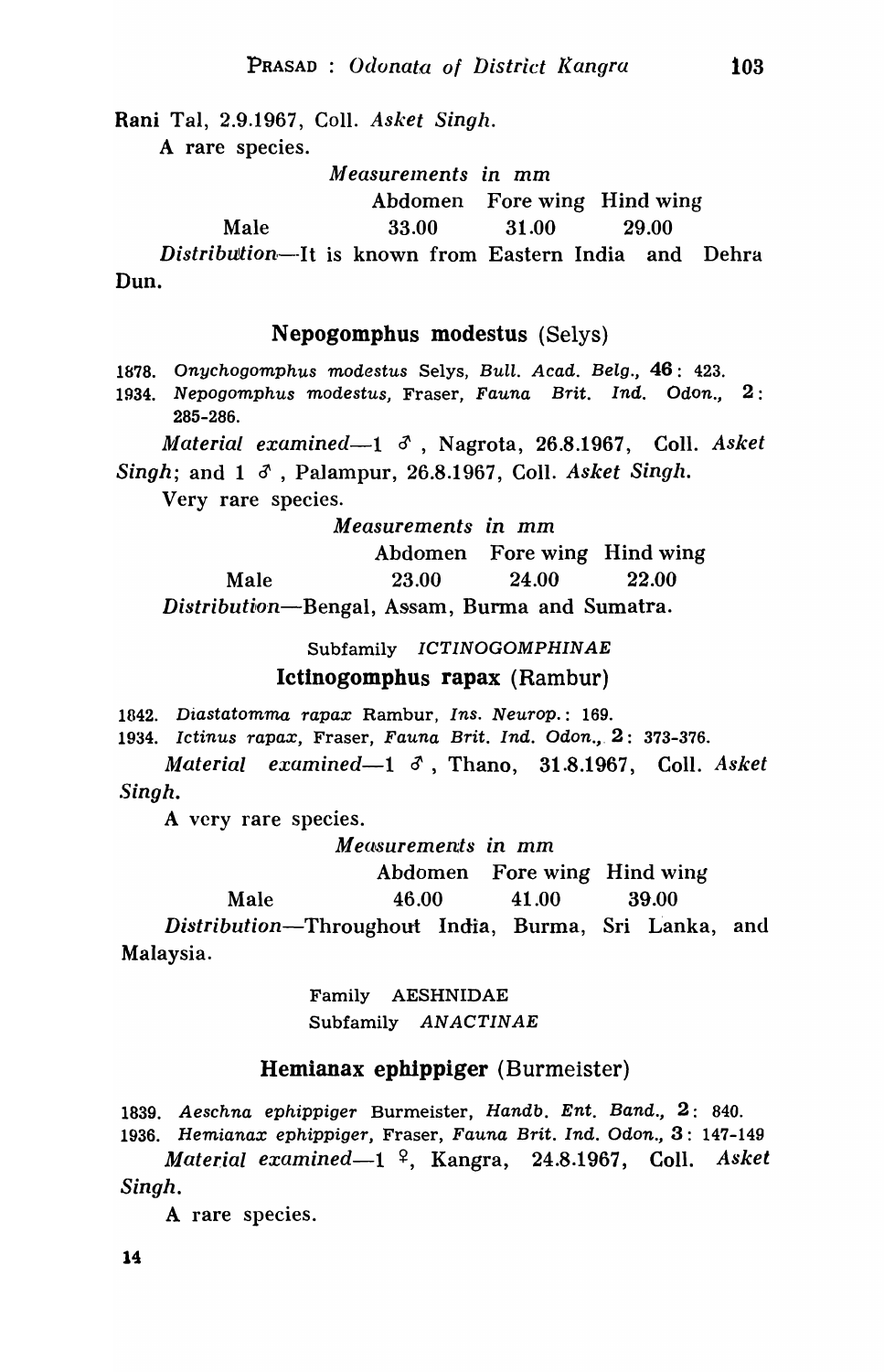*M easuremeIllts in* mm

Abdomen Fore wing Hind wing Female 39.00 44.00 44.00 *Distribution-It* is known from India, South Europe, North Asia, Egypt and Mesopotamia.

> Family CORDULIIDAE Subfamily EPOPHTHALMIINAE

### Macromia moorei Selys

1874. Macromia moorei Selys, Bull. Acad. Belg.: 37.

1936. Macromia moorei, Fraser, Fauna Brit. Ind. Odon., 3: 164-166.

*Material examined-2* 3 s, Rani Tal, 31.8.1967, CoIl. *Askel Singh.* 

Very rare species.

Male

M *easuremenis in* mm

Abdomen Fore wing Hind wing

45.00 46.00 44.00

*Distribution-It* is known from North-East Himalayas and Simla Hills.

> Family LIBELLULIDAE Subfamily LIBELLULINAE

Cratilla lineata (Brauer)

1878. Orthemis Iineata Brauer, Sitzungsber, Akad. Wien., 77: 9. 1936. Cratilla lineata, Fraser, Fauna Brit. Ind. Odon., 3: 286-288.

*Material examined*—1  $\delta$ , Garli, 30.8.1967, Coll. *Asket 8fngh.* 

Upper surface of frons is metallic green, pterostigma blackish brown, and extends over a little more than four cells.

*Measurements in mm* Abdomen Fore wing Hind wing Male 28.00 36.00 35.00 *Distribution-West* Coast of India, Burma, Sri Lanka" Malaysia, Borneo, New Guinea and Philippines.

## Potamarcha obscura (Rambur)

1842. Libellula obscura Rambur, Ins. Neurop.: 64.

1936. Potamarcha obscura, Fraser, Fauna Brit. Ind. Odon., 3: 289-291. *Material examined-1 0,* Behdala, 22.9.1967, ColI. *M.*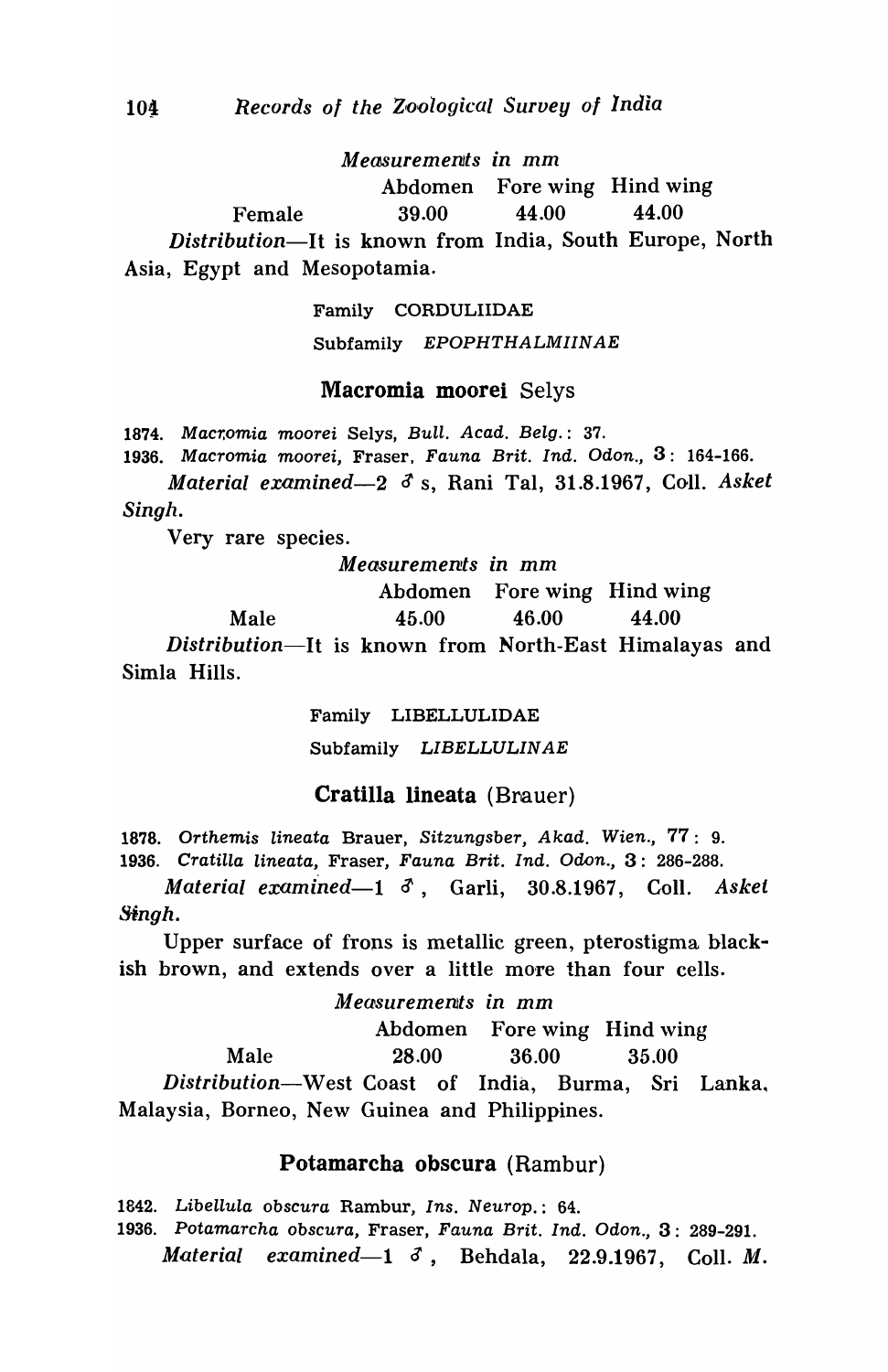*Prasad;* 1 *d*, Paragpur, 30.8.1967, Coll. *Asket Singh and 3 d<sup>s</sup> s,* Sidhchaler, 8.9.1967, ColI. *Asket Singh.* 

Common species.

*]jleasurements in* mm

Abdomen Fore wing Hind wing

Male 29.00 34.00 33.00

*Distributionr-*Throughout India, Philippines, Formosa and Burma.

# Orthetrum taeniolatum (Schneider)

1845. Libellula taeniolata Schneider, Stett. Ent. Zeit., 6: Ill.

1P36. Orthetrum taeniolatum, Fraser, Fauna Brit. Ind. Odon., 3: 296-298.

~laterial *examined-1* d' ,Andaura, 5.9.1967, ColI. *Askel Singh;* 1 d, Amb, 4.9.1967, Coll. *Asket Singh;* 1<sup>2</sup>, Behdala, 22.9.1967, Coll. *M. Prasad;*  $2^{3}$  s, 1<sup>9</sup>, Bankhandi, 12.9.1967, Coll. *Asket Singh; 3* <sup>2</sup>s, Darkata, 2.9.1967, Coll *Asket Singh; 1 3* Dhawala, 2.9.1967, ColI. *Asket Singh;* 1 d', Garli, 30.8.1967, Coll. *Asket Singh*;  $1 \frac{9}{7}$ , Jawala Mukhi, 31.8.1967, Coll. *Asket Singh*; 4 <sup>9</sup>s, Jankaur, 24.9.1967, Coll. *M. Prasad*; 1  $\delta$ , 1 <sup>9</sup>, Kangra, 23.8.1967, Coll. *Asket Singh;* 1<sup>2</sup>, Maranda, 26.8.1967, Coll. *Asket Singh*; 1  $\sigma$ , 1  $\sigma$ , Mataur, 23.8.1967, Coll. *Asket Singh*; 2 <sup>3</sup> s, Palampur, 28.8.1967, Coll. *Asket Singh*; 4 <sup>9</sup> s, Rani Tal, 28.8.1967, Coll. *Asket Singh*; 2  $\delta$  s, 2  $\frac{6}{5}$ , Una, 21.9.1967, Coll. M. Prasad and  $1 \text{ } d$ ,  $1 \text{ }$ ,  $1 \text{ }$ , Una, 25.9.1967, Coll. *M. Prasad.* 

A very common species in District Kangra.

|                                | Measurements in mm |                     |       |
|--------------------------------|--------------------|---------------------|-------|
|                                | Abdomen            | Fore wing Hind wing |       |
| Male                           | 25.00-26.00        | 28.00-30.00         | 30.00 |
| Female                         | 25.00              | 28.00               | 29.00 |
| Distribution-Throughout India. |                    |                     |       |

## Orthetrum chrysostigma luzonicum (Brauer)

1868. Libella luzonica Brauer, Verh. Zool.-bot. Ges. Wien., 18: 169, 732. 1936. Orthetrum chrysostigma luzonicum, Fraser, Fauna Brit. Ind. Odon., 3: 298-300.

*Material examined*-20  $\delta$  s, 2  $\frac{6}{5}$ , Andaura, 5.9.1967, Coll. *Asket Singh; 2 d's, Churru, 7.9.1967, Coll. Asket Singh; 1* º, Darkata, 2.9.1967, Coll. *Asket Singh*; 13<sup>3</sup> s, 3<sup>2</sup>s, Dera Gopipur, 29.8.1967, Coll. *Asket Singh*; 3  $\delta$  s, 2  $\frac{9}{5}$ , Gagret, 6.9.1967, Coll. *Asket Singh;* 2 d' s, 1 ~, Mataur, 23.8.1967, ColI. *Asket Singh;*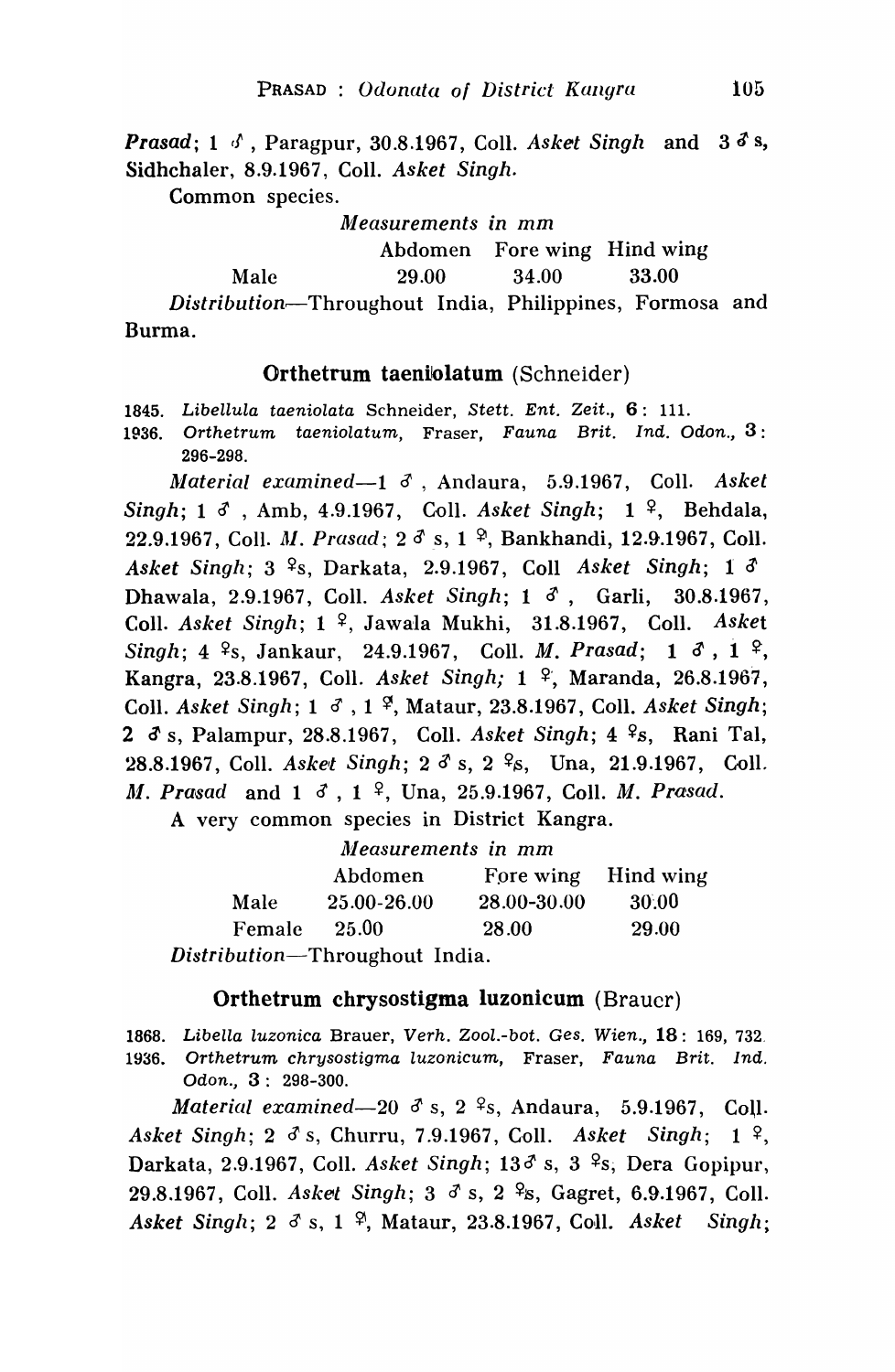23 s, Kangra, 25.8.1967, Coll. *Asket Singh*; 10 3 s, 1 <sup>2</sup>, Maranda, 26.8.1967, Coll. *Asket Singh*; 1<sup>2</sup>, Nagrota, 26.8.1967, Coll. *Asket Singh*; 1 <sup>2</sup>, Palampur, 26.8.1967, Coll. *Asket Singh*; 5  $\delta$  s, 1 <sup>2</sup>, Pandogha, 23.9.1967, Coll. *M. Prasad*; 1  $\delta$ , Saloh, 23.9.1967, Coll. *M. Prasad*; 3  $\delta$  s, Thana, 31.8.1967, Coll. *Asket Singh and* 1 $\delta$ , Una, 25.9.1967, Coll. *M. Prasad.* 

Common species.

|        | Measurements in mm                                                     |                                                     |                             |
|--------|------------------------------------------------------------------------|-----------------------------------------------------|-----------------------------|
|        |                                                                        |                                                     | Abdomen Fore wing Hind wing |
| Male   | 31.00                                                                  | 33.00                                               | 32.00                       |
| Female | 31.00                                                                  | 33.00                                               | 31.00                       |
|        | $\mathbf{r}$ . The contract of $\mathbf{r}$ is the set of $\mathbf{r}$ | $C_{\alpha}$ $T_{\alpha}$ $T_{\alpha}$ $T_{\alpha}$ | $\mathbf{L} \mathbf{1}$     |

*Distribution-Throughout* India, Sri Lanka, Philippines\_ Java and Sumatra.

## Orthetrum sabina (Drury)

1770. Libellula sabina Drury, Ill. Esot. Ins., 1: 114, 115.

1936. Orthetrum sabina, Fraser, Fauna Brit. Ind. Odon., 3: 300-302.

*Material examined*—19  $\delta$  s, 5  $\frac{\sigma}{\epsilon}$ s, Andaura, 5.9.1967, Coll. *Asket Singh;* 1  $\delta$ , Amb, 5.9.1967, Coll. *Asket Singh*; 1  $\delta$ , Basal, 21.9.1967 ~ Call. M. *Prasad;* 1 6', Churru, 7.9.1967, Call. *Asket Singh*; 4.  $\sigma$  s, 2.  $\frac{6}{5}$ , Gagret, 6.9.1967, Coll. *Asket Singh*; 2.  $\sigma$  s, 1.  $\frac{6}{5}$ , Garli, 30.8.1967, Coll. *Asket Singh*; 1<sup>2</sup>, Jankaur, 24.9.1967, Coll. M,. *Prasad;* 1 ~, PaIampur, 28.8.1967, Call. *Asket Singh;* 1 3', Polian, 15.9.1967, Coll. *M. Prasad*; 2  $\delta$  s, Pandogha, 23.9.1967, Coll. *M. Prasad*; 1  $\delta$ , Panoh, 21.9.1967, Coll. *M. Prasad*; 3  $\delta$ s, Rani Tal, 28.8.1967, Coll. Asket Singh;  $1 \delta$ ,  $1^9$ , Sidhchaler, 8.9.1967, Coll. *Asket Singh*; 1  $\delta$ , Saloh, 23.9.1967, Coll. *M. Prasad;* 2  $\delta$  s, 1  $\frac{9}{7}$ , Una, 22.9.1967, Coll. *M. Prasad* and 2  $\delta$  s, 3 ~s, Una, 23.9'.1967, Call. *M. Prasad.* 

A very common species in Distt. Kangra.

|        | Measurements in mm |                             |       |
|--------|--------------------|-----------------------------|-------|
|        |                    | Abdomen Fore wing Hind wing |       |
| Male   | 31.00              | 33.00                       | 32.00 |
| Female | 31.00              | 33.00                       | 31.00 |

*Distribution.-Throughout* India, Somali land, Mesopotamia, Persia to Samoa, Australia, Sri Lanka, Thailand and Burma.

# Orthetrum japonicum internum MacLachlan

*1895.* Orthetrum japonicum internum MacLachlan, Ann. Mag. nat. Hist., 13: 431.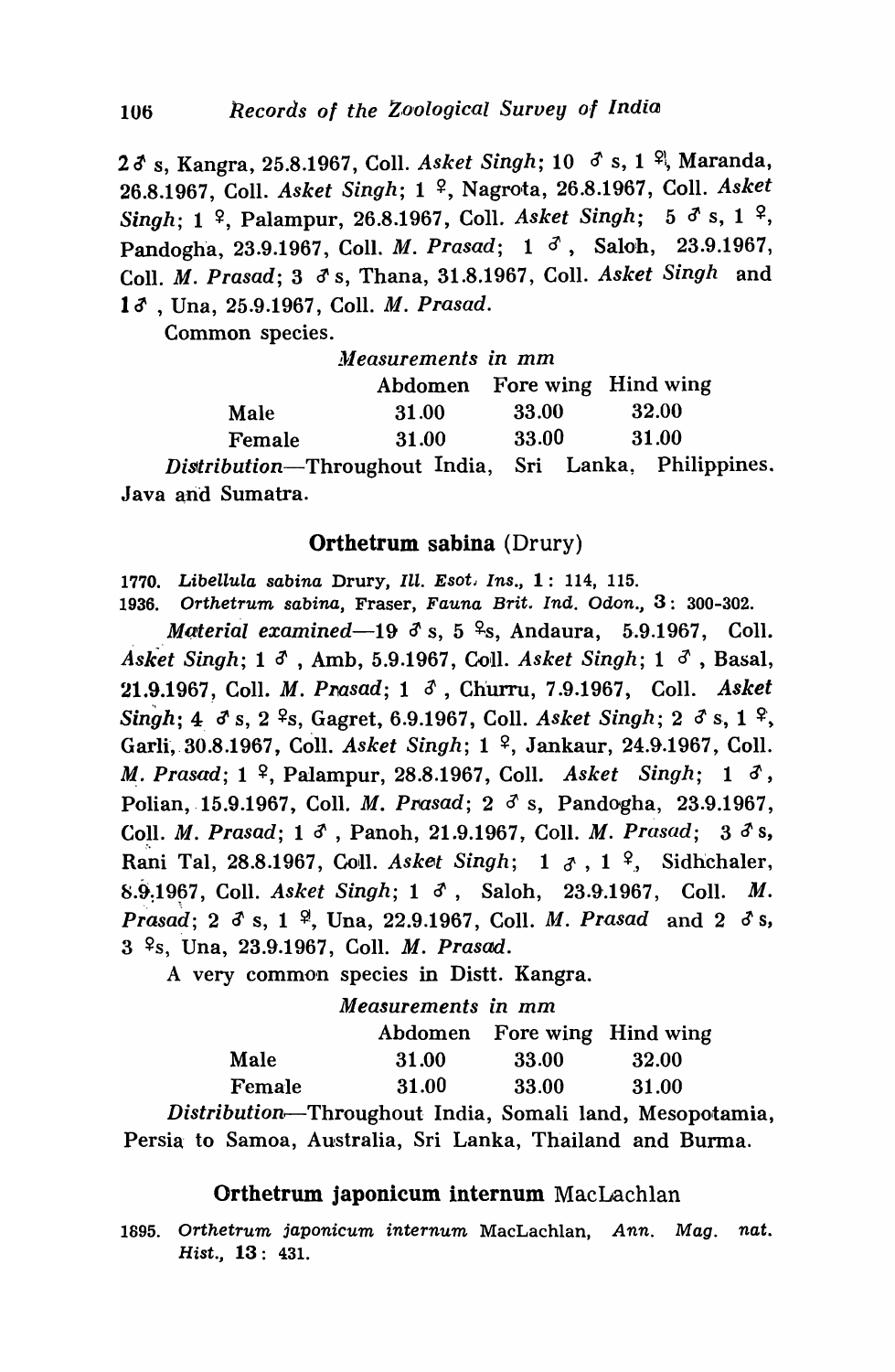1936. Orthetrum japonicum internum, Fraser, Fauna Brit. Ind. Odon., 3: 304-305.

*Material exanlined-l* 6' , Andaura, 5.9.1967, CoIl. *Askelt*   $Singh$ ; and  $1 \,$   $\delta$ , Maranda, 26,8.1967, Coll. *Asket Singh.* 

A rare species.

#### *111easurements* in mm

Abdomen Fore wing Hind wing

Male 29.05 35.00 34.00

*Distribution*—It is known from Eastern India, and North-West India, Nepal, Tibet and S. W China.

### Orthetrum triangulare triangulare (Selys)

1878. Libella triangularis Selys, Mitth. Mus. Dresden. p. 314.

1936. Orthetrum triangulare triangulare, Fraser Fauna Brit. Ind. Odom., 3: 305-307.

*Material examined*-1  $\delta$ , Sidhchaler, 8.9.1967, Coll. Asket *Singh; 7*  $\delta$  *s, Palampur, 28.8.1967, Coll. Asket Singh and 4*  $\delta$  *s,* Th'ana, 31.8.1967, Coll. *Asket Singh.* 

*Measurements in* mm

|      | Abdomen                                             | Fore wing   | Hind wing       |
|------|-----------------------------------------------------|-------------|-----------------|
| Male | 28.00-30.00                                         | 36.00-38.05 | $35.00 - 37.00$ |
|      | Distribution-Throughout India, Sri Lanka and Burma. |             |                 |

## Orthetrum glaucum (Brauer)

1865. Libellula glauca Brauer, Verh. Zool.-bot. Ges. Wien.,  $15:1012$ . 1936. Orthetrum glaucum, Fraser, Fauna Brit. Ind. Odon.,  $3: 307-309$ . *Material examined*-1  $\delta$ , Dera Gopipur, 29.8.1967, Coll. Ask~t *Singh;* 1 0' , Kangra, 23.8.1967, COllI. *Asket Singh;* 2 d'S, Palampur, 28.8.1967, Coll. *Asket Singh* and 7 d's. Thana. 31.8.1967, Coll. *Asket Singh.* 

A common species.

### *M eaSUremel'lts in 'mm*

Abdomen Fore wing Hind wing Male 28.00 34.00 33.00 *Distribution-Throughout* India, Philippines and Java.

### Orthetrum pruinosum neglectum (Rambur)

1842. Libellula neglecta Rambur, Ins. Neurop. p. 86.

1936. Orthetrum pruinosum neglectum, Fraser, Fauna Brit. Ind. Odon., 3: 311-313.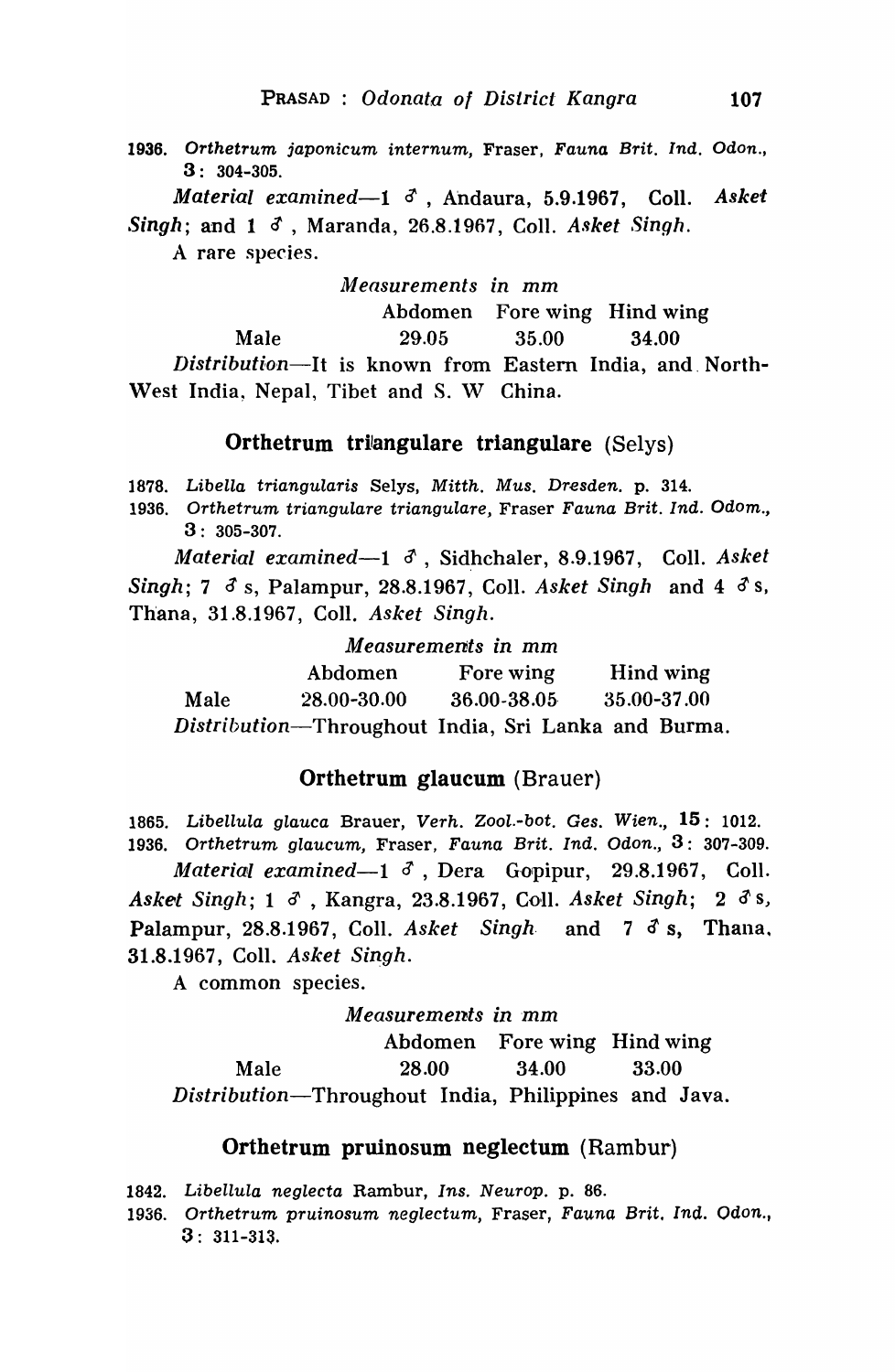*Material examined*-17  $\delta$  s, 1  $\frac{\sigma}{\sigma}$ , Andaura, 5.9.1967, Coll. *Asket Singh-;* 2 d s, Anu (Hamirpur), 24.1.1967, ColI. *Asket Singh; 5* d' s, Dera Gopipur, 29.8.1967, ColI. *Asket Singh;* 1 d', Darkata, 2.9.1967, ColI. *Asket Singh;* 4 ~ s, Garli, 30.8.1967, ColI. *Asket Singh;* 2 *d'* s, 1 ~, Gagret, 4.9.1967, ColI. *Asket Singh;* 1 d', Jankaur, 24.9.1967, Coll. *M. Prasad;* 1 d', Kangra, 23.8.1967, Coll. *Asket Singh*; 5  $\delta$  s, 2 <sup>2</sup>s, Mataur, 23.8.1967, Coll. *Asket Singh-;* 2 *d's,* Pandogha, 23.9.1967, Coll. *M. Prasad;* 1 d', Rani Tal, 28.8.1967, Coll. Asket Singh; 1 <sup>3</sup>, 1 <sup>2</sup>, Saloh, 23.9.1967, Coll. *M. Prasad;* 2 d' s, 1 <sup>9</sup>, Sidhchaler, 8.9.1967, Coll. *Asket Singh and 1*  $\delta$ *, 1 <sup>2</sup>, Thana, 31.8.1967, Coll. <i>Asket Singh.* 

A very common species in Distt. Kangra.

*111 easurements in* mm

|        | Abdomen      |       | Fore wing Hind wing |
|--------|--------------|-------|---------------------|
| Male   | <b>27.00</b> | 35.00 | -34.00              |
| Female | 25.05        | 34.00 | 32.00               |

*Distribution*-Throughout India, Sri Lanka, Burma, Tibet and Indo-China.

Subfamily DIASTATOPIDINAE

## Palpopleura sexmaculata sexmaculata (Fabr.)

1787. Libellula sexmaculata Fabricius, Mant. Ins.,  $1: 338$ .

1936. Palpopleura sexmaculata sexmaculata, Fraser, Fauna Brit. Ind. Odon., 3: 318-320.

*Material examined*-17  $\delta$  s, 5  $\frac{6}{5}$ , Andaura, 5.9.1967, Coll. *Asket Singh; 1 3, Dera Gopipur, 29.8.1967, Coll. Asket Singh;* 1  $\delta$ , Gagret, 4.9.1967, Coll. *Asket Singh*; 1 <sup>2</sup>, Jawala, Mukhi, 31.8.1967, ColI. *Asket Singh;* 1 *d',* Jammal, 1.9.1967, ColI. *Asket Singh*; 2 <sup>2</sup>s, Kangra, 23.8.1967, Coll. *Asket Singh*; 3  $\delta$  s, 2 <sup>2</sup>s. Maranda, 26.8.1967, Coll. *Asket Singh*; 2  $\delta$  s, 8  $\frac{\delta}{\delta}$ , Palampur, 27.8.1967, Coll. *Asket Singh*; 1  $\delta$ , 1  $\frac{9}{1}$ , Panoh, 21.9.1967, Coll. *M. Prasad*; 1  $\delta$ , Rani Tal, 28.8.1967, Coll. *Asket Singh*; 1  $\delta$ , 2 <sup>9</sup>s, Thana, 31.8.1967, Coll. Asket Singh and 3 <sup>9</sup>s, Una 25.9.1967, ColI. *M. Prasad.* 

In some females an additional black strip is present in the hind wing extending from just below pterostigma to IRiii & Rspl.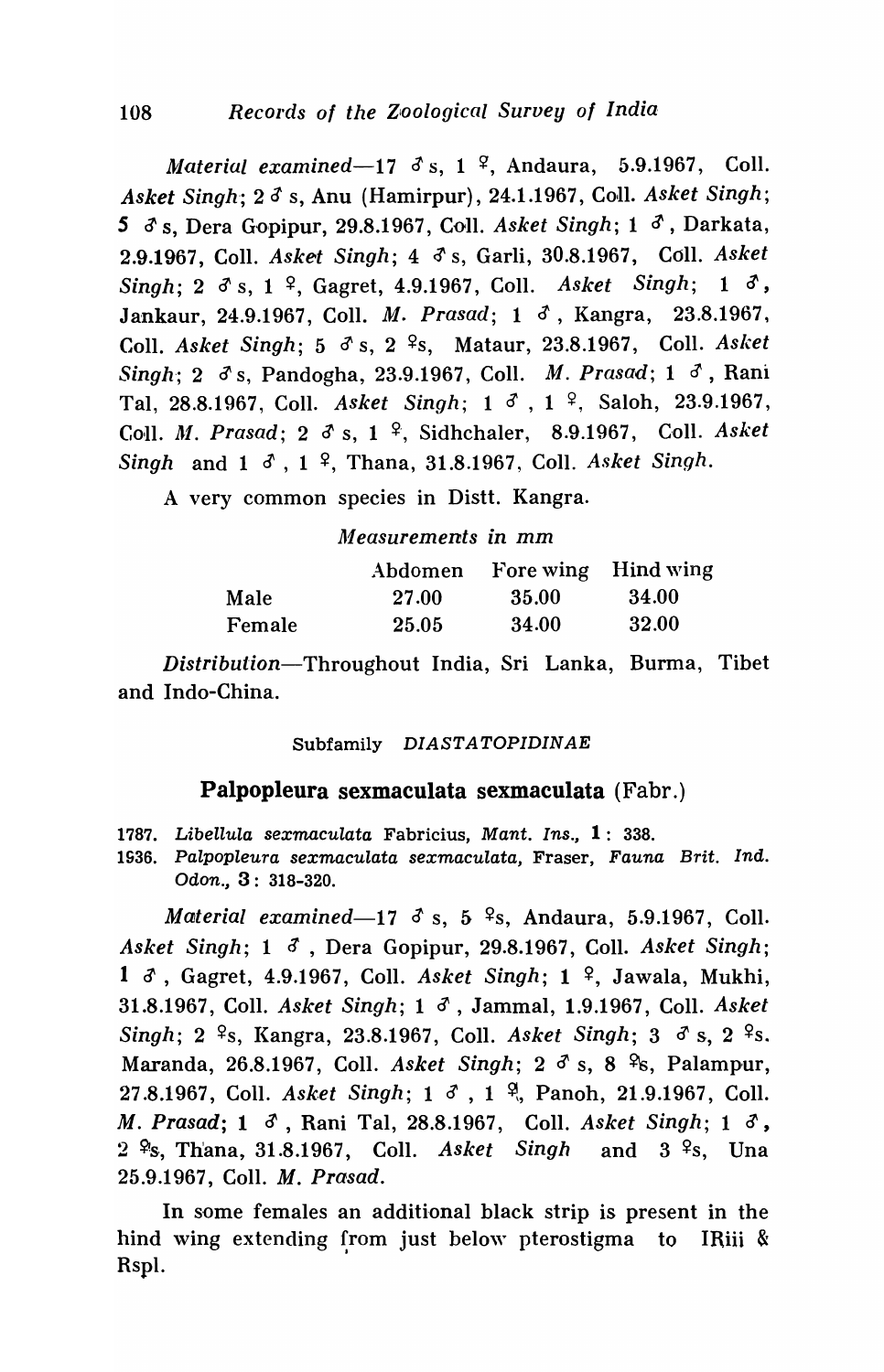*Measurements* in mm Abdomen Fore wing Hind wing' Male 13.05 20.00 18.00 Female 11.05 18.00 16.05

*Distribution-Throughout* India, Tibet, Malaysia and Indo-China to China.

#### Subfamily BRACHYDIPLACTINAE

### Bracbydiplax sobrina (Rambur)

1842. Libellula sobrina Rambur, Ins. Neurop., p. 114. 1936. Brachydiplax sobrina, Fraser, Fauna Brit. Ind. Odon., 3: 325-327. *Material examined*-5  $\delta$  s, Churru, 7.9.1967, Coll. Asket *Singh*; 1  $\sigma$ , Jankaur, 24.9.1967, Coll. *M. Prasad*; 1  $\sigma$ , Palampur, 26.8.1967, Coll. *Asket Singh*; 1  $\sigma$ , 1 <sup>2</sup>, Saloh, 23.9.1967, Coll. *M*· *Prasad* and 1  $\delta$ , Una, 25.9.1967, Coll. *M. Prasad.* 

A comparatively common species.

*Measurements in'mm* 

|        |       | Abdomen Fore wing Hind wing |       |
|--------|-------|-----------------------------|-------|
| Male   | 19.00 | 27.00                       | 25.05 |
| Female | 16.00 | 24.00                       | 24.00 |

*Distribution*—It is known from Southern and Eastern India. Burma and Sri Lanka.

#### Subfamily SYMPETRINAE

### Aclsoma panorpoldes panorpoldes Rambur

1942. Acisoma panorpoides Rambur, Ins. Neurop., p. 28.

1936. Acisoma panorpoides panorpoides, Fraser, Fauna Brit. Ind. Odon., 3: 330-331.

*Material examined*-32  $\delta$  s, 11<sup>2</sup>s, Andaura, 5.9.1967, Coll. *Asket Singh;* 1  $\delta$ , Basal, 21.9.1967, Coll. *M. Prasad;* 4  $\delta$  s, 2<sup>2</sup>s, Churru, 7.9.1967, Coll. *Asket Singh*; 15 d<sup>s</sup>s, 4 <sup>9</sup>s, Gagret, 4.9.1967. Coll. *Asket Singh*, 4  $\sigma$  s, 10 <sup>9</sup>s, Gagret, 6.9.1967, Coll. *Asket Singh*; 1  $\sigma$ , 2 <sup>2</sup>s, Panoh, 21.9.1967, Coll. *M. Prasad* and 2  $\sigma$ s Una, 25.9.1967, CoIl. *M. Prasad.* 

A common species.

### *Measurements in* mm

|        | Abdomen      | Fore wing Hind wing |              |
|--------|--------------|---------------------|--------------|
| Male   | 17.00        | <b>20.00</b>        | <b>19.00</b> |
| Female | <b>15.00</b> | 19.00               | <b>18.00</b> |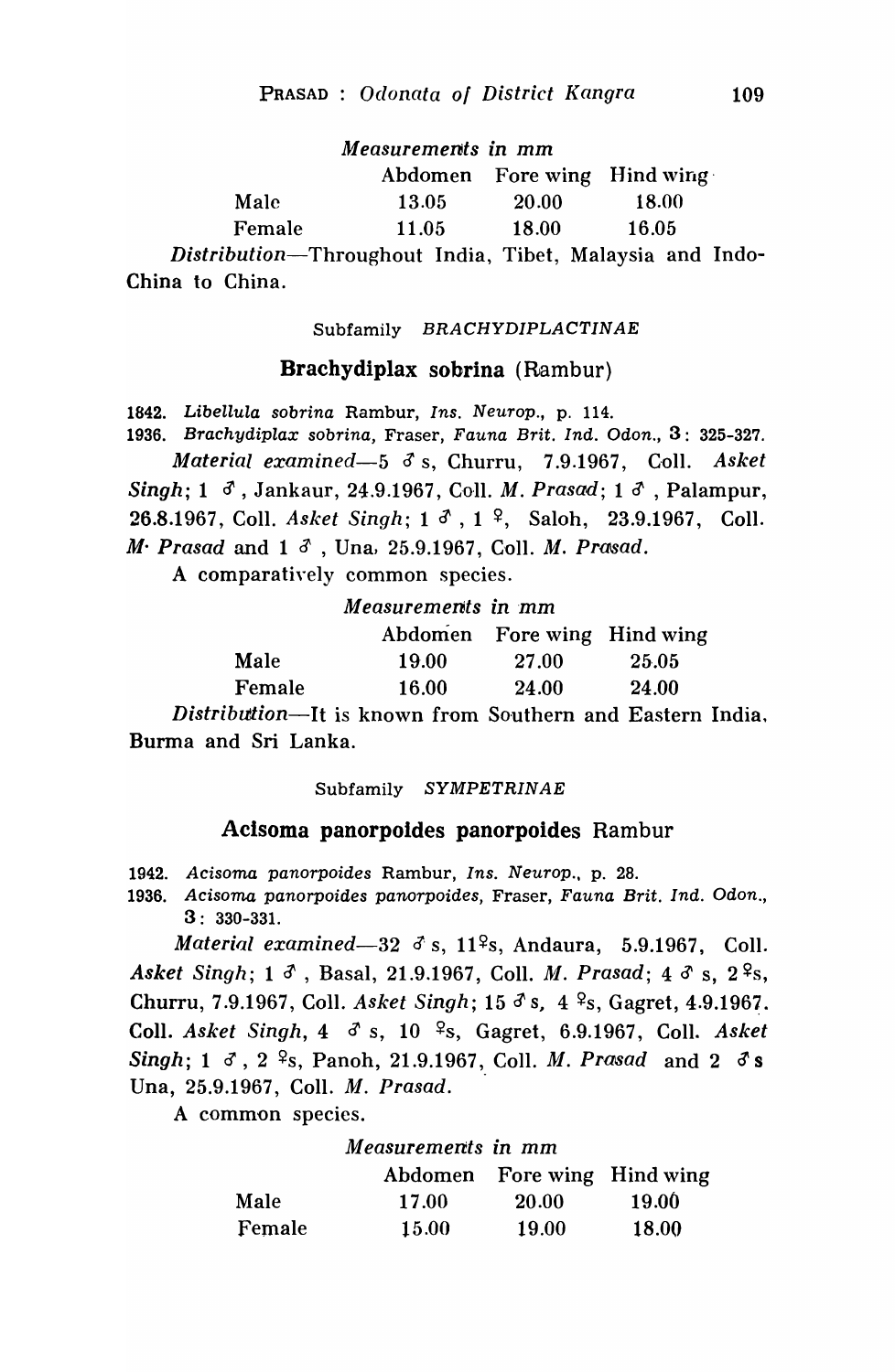*Distribution*-It is known from Western India and South East Asia.

## Diplacodes nebulosa (Fabricius)

*1793.* Libellula nebulosa Fabricius, Ent. Syst., 2: 379.

*1936.* Diplacodes nebulosa, Fraser, Fauna Brit. Ind. Odon., 3: 335-336. *Material examined*—1 <sup>2</sup>, Amb, 4.9.1967, Coll. *Asket Singh*; 2 <sup>9</sup>s, Andaura, 5.9.1967, Coll. *Asket Singh*; 3 <sup>9</sup>s, Basal, 21.9.1967, Coll. *M. Prasad*; 1  $\delta$ , 1 <sup>9</sup>, Dhaliara, 1.9.1967, Coll. *Asket Singh*; 4  $\delta$  s, 3 <sup>9</sup>s, Gagret, 4.9.1967, Coll. Asket Singh; 4  $\delta$  s, 3 <sup>9</sup>s, Gagret, 4.9.1967, Coll. *Asket Singh*;  $4 \frac{3}{5}$  s,  $10^{9}$ s, Gagret, 6.9.1967, Coll. *Asket Singh*; 1  $\delta$ , Jawar, 5.9.1967, Coll. *Asket Singh*; 1 <sup>2</sup>, Rani Tal, 31.8.1967, Coll. *Asket Singh*; 1 <sup>3</sup>, Panoh, 21.9.1967, Call. M. *Prasad;* 1 ~, Una, 21.9.1967, Call. M, *Prasad*  and 4  $\delta$  s, 1 <sup>2</sup>, Una, 25.9.1967, Coll. *M. Prasad.* 

| Measurements in mm                |              |       |             |  |
|-----------------------------------|--------------|-------|-------------|--|
| Hind wing<br>Abdomen<br>Fore wing |              |       |             |  |
| Male                              | 14.00-15.00  | 19.00 | 17.00-18.00 |  |
| Female                            | <b>18.00</b> |       |             |  |

*Distribution*-It is known from Western India, Sri Lanka, Australia, Java and Philippines.

# Diplacodes trivialls (Rambur)

1842. Libellula trivielis Rambur, Ins. Neurop., p. 115.

1936. Diplacodes trivialis, Fraser, Fauna Brit. Ind. Odon., 3: 336-338. *Material examined*-1  $\delta$ , Basal, 21.9.1967, Coll. *M. Prasad.* A very rare species.

*Measurements in* mm

Abdomen Fore wing Hind wing

Male 18.05 19.00 17.05

*Distribution-Throughout* India, Sri Lanka, Burma. Formosa and Philippines.

## Crocothemis servilia servilia (Drury)

- 1770. Libellula servilia Drury, Ill. Ex. Ins., 1: 112, 113.
- *1936.* Crocothemis servilia servilia, Fraser, Fauna Brit. Ind. Odon., 3: 345-347.

*Material examined*-2  $\sigma$  s, 1 <sup>2</sup>, Amb, 4.9.1967, Coll. *Asket Singh;* 32  $\sigma$  s, 4 <sup>9</sup>s, Andaura, 5.9.1967, Coll. *Asket Singh;* 17  $\sigma$  s, Anu (Hamirpur), 24.1.1967, Coll. *Asket Singh*; 1  $\delta$ , 2 <sup>2</sup>s, Basal,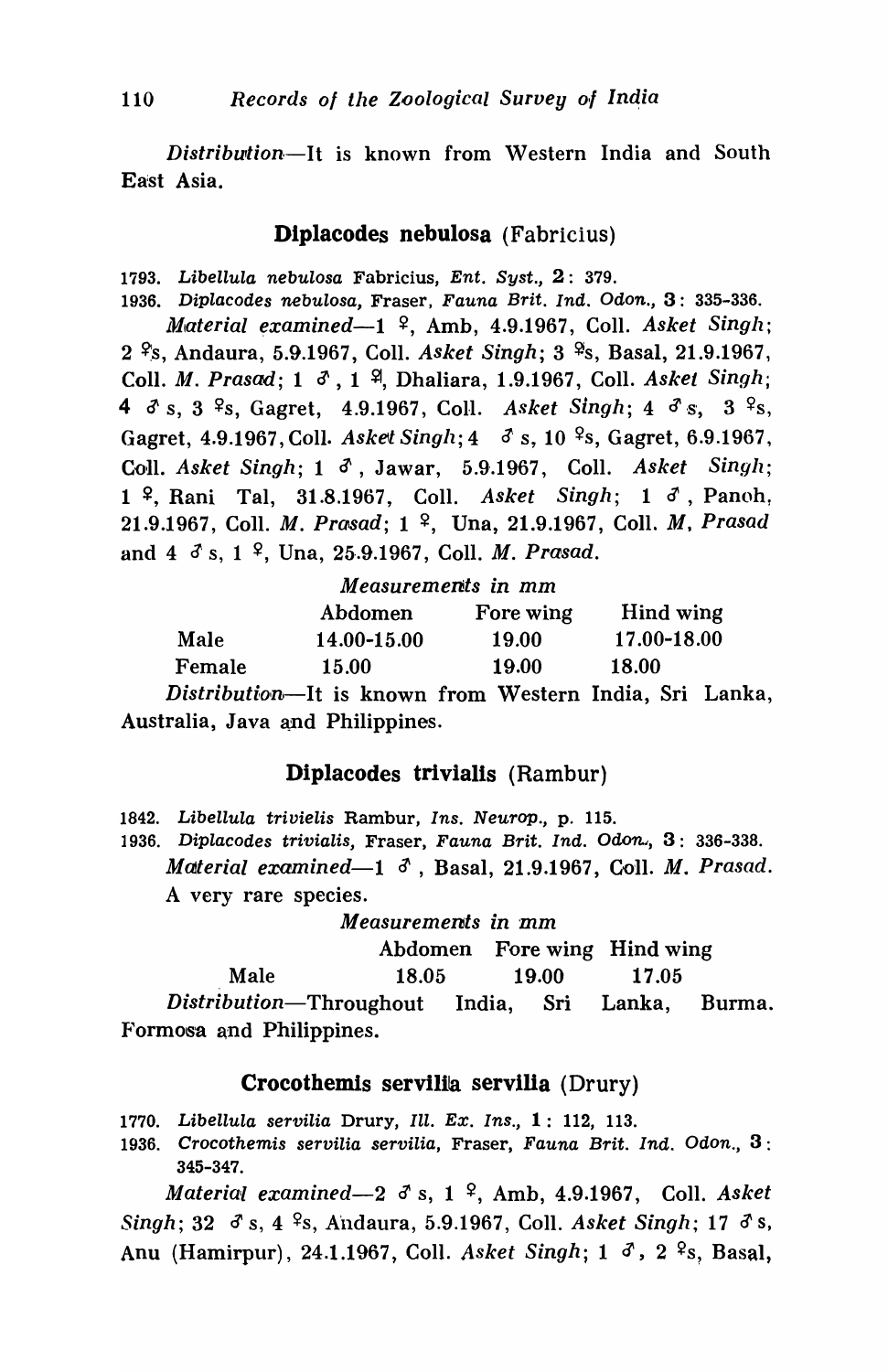21.9.1967, Coll. *M. Prasad*; 1 d, Basoli, 24.9.1967, Coll. *M*, Prasad; 2  $\delta$  s, 2  $\delta$ s, Churru, 7.9.1967, Coll. *Asket Singh*; 1  $\delta$ , 1  $\delta$ . Chakki, 15.1.1967, Coll. *Asket Singh*; 1  $\delta$ , 1  $\frac{9}{7}$ , Chetru, 22.1.1967, Coll. *Asket Singh*; 3 d<sup>o</sup> s, 1 <sup>2</sup>, Dhawala, 2.9.1967, Coll. *Asket Singh*; 1  $\sigma$ , Dhaliara, 1.9.1967, Coll. *Asket Singh*; 5  $\sigma$ s, 1  $\sigma$ , Dera Gopipur, 29.8.1967, Coll. *Asket Singh*;  $6 \delta s$ ,  $6 \epsilon s$ , Dera Gopipur, 1.9.1967, CoIl. *Asket Singh; 40's,* Darkata, 2.9.1967, Coil. *Asket Singh;* 1 ~, Durang, 22.1.1967, CoIl. *Asket Singh;*  17  $\delta$  s, 2 <sup>2</sup>s, Gagret, 4.9.1967, Coll. Asket Singh; 17  $\delta$  s, 9 <sup>2</sup>s, Gagret, 6.9.1967, Coll. *Asket Singh*; 10  $\delta$  s, Garli, 30.8.1967, Coll. *Asket Singh*; 1  $\sigma$ , 1  $\Omega$ , Jassoor, 15.1.1967, Coll. *Asket Singh*; 1<sup>2</sup>, Indora, 16.1.1967, Coll. *Asket Singh*; 1  $\delta$ , 1<sup>2</sup>, Jankaur, 24.9.1967, Coll. *M. Prasad*; 7  $\delta$  s, 1 <sup>2</sup>, Jawala Mukhi, 31.8.1967, Coll. *Asket Singh*; 14  $\sigma$  s, 6 <sup>9</sup>s, Kangra, 23.8.1967, Coll. *Asket Singh*; 14 <sup>9</sup>s, Maranda, 26.8.1967, Coll. *Asket Singh*; 1  $\delta$ , Nagrota, 26.8.1967, 1  $\sigma$ , 1  $\Omega$ , Polian, 15.9.1967, Coll. *M. Prasad*; 23 3' s, 20 ~s, Palampur, 26.8.1967, ColI. *Asket Singh;* 22 d'S, <sup>I</sup> 24 <sup>2</sup>s, Palampur, 27.8.1967, Coll. Asket Singh; 3 d's, 2 <sup>2</sup>s, Palampur, 28.8.1967, Coll. *Asket Singh*; 3  $\delta$  s, 2 <sup>9</sup>s, Pandogha, 23.9.1967, ColI. M. *Prasad;* 3 d' s, Panoh', 21.9.1967, ColI. M. *Prasad,* 5 d's, 1 <sup>p</sup>, Rani Tal, 31.8.1967, Coll. *Asket Singh*; 8 d's, Rani Tal, 2.9.1967, Coll. *Asket Singh*; 1  $\delta$ , 4  $\frac{6}{5}$ , Saloh, 23.9.1967, ColI. M. *Prasad;* 1 ~, Thana, 31.8.1967, CoIl. *Asket Singh;* 5 d'S, 6  $\text{\degree s}$ , Jawar, 5.9.1967, Coll. *Asket Singh* and 9  $\text{\degree s}$ , 10  $\text{\degree s}$ , Una, 23.9.1967, ColI. *M. Prasad.* 

In some specimens face is tinted with rosy-red (not deep colour).

### *Measurements in* mm

|        | Abdomen | Fore wing   | Hind wing   |
|--------|---------|-------------|-------------|
| Male   | 21.00   | 27.00-29.00 | 24.00-27.00 |
| Female | 19.00   | 27.00       | 27.00       |

*Distribution-It* is known from India, Mesopotamia, Sri L'anka, Burma, Japan, Philippines and Australia.

# Neurothemis intermedia intermedila (Rambur)

1842. Libellula intermedia Rambur, Ins. Neurop., p. 91.

*1936.* Neurothemis intermedia intermedia, Fraser, Fauna Brit. Ind. Odon., 3: 357 -358.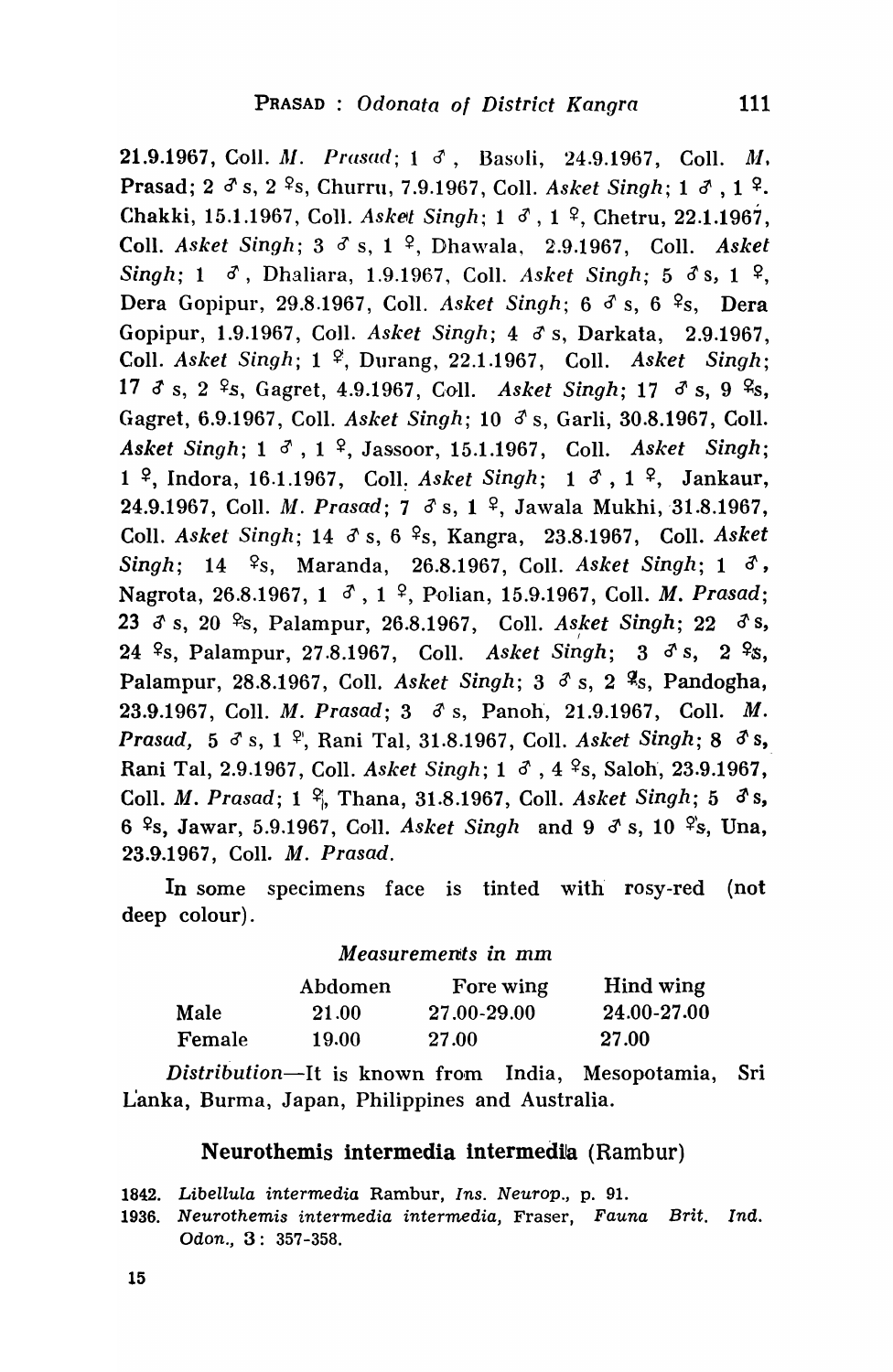*111aterial examined-1* ~, Basal, 21.9.1967, Coil. M. *Prasad;*  1 d<sup>3</sup>, Churru, 7.9.1967, Coll. *Asket Singh*; 1 d<sup>3</sup>, Darkata, 2.9.1967, Coll. *Asket Singh*; 2  $\delta$  s, 4 <sup>2</sup>s, Gagret, 4.9.1967, Coll. *Askel Singh;* 1  $\delta$ , 1  $\frac{6}{7}$ , Jankaur, 24.9.1967, Coll. *M. Prasad;* 1  $\delta$ , Gagret, 6.9.1967, Coll. *Asket Singh*; 1  $\delta$ , 1 <sup>2</sup>, Jawala Mukhi, 31.8.1967, Coll. *Asket Singh;* 1 ~, Kangra, 24.8.1967, ColI. *Asket Singh*; 1 <sup>2</sup>, Maranda, 26.8.1967, Coll. *Asket Singh*; 1 <sup>3</sup>, 1 <sup>2</sup>, Nagrota, 26.8.1967, Coll. *Asket Singh*; 1  $\delta$ , Pandogha, 23.9.1967. Coll. *M. Prasad*; 3  $\delta$  s, 3 <sup>2</sup>s, Palampur, 27.8.1967, Coll. *Asket* Singh; 2  $\sigma$  s, 2  $\frac{\varphi}{r}$ , Rani Tal, 28.8.1967, Coll. *Asket Singh* and 4 (f s, Una, 21.9.1967, ColI. M. *Prasad.* 

A common species.

| Measurements in mm |                 |             |             |
|--------------------|-----------------|-------------|-------------|
|                    | Abdomen         | Fore wing   | Hind wing   |
| Male               | $21.00 - 23.00$ | 28.00-30.00 | 26.00-28.00 |
| Female             | 23.00           | 29.05       | 30.00       |

*Distribution-Throughout* Peninsular India', Sri Lanka, Burma, Malacca and Indo-China.

# Neurothemis tullia tuUia (Drury)

- 1773. Libellula tullia Drury, Ill. Exct. Ins., 2: 85.
- 1936. Neurothemis tullia tullia, Fraser, Fauna Brit. Ind. Odon., 3 : 360-362.

*Material [ examined-i d'* ,Churru, 7.9.1967, CoIl. *Asket Singh; 2* <sup>2</sup>s, *Gagret, 4.9.1967, Coll. <i>Asket Singh; 1 <sup>3</sup>, Pandogha.* 23.9.1967, Coll. *M. Prasad;* 3  $\delta$  s, Panoh, 21.9.1967, Coll. *M. Prasad; 3 d s, 1 <sup>9</sup>, Saloh, 23.9.1967, Coll. <i>M. Prasad; 4 d s, 6 <sup>9</sup>s,* Una, 23.9.1967, Coll. *M. Prasad* and  $2 \frac{3}{5}$ ,  $4 \frac{9}{5}$ , 25.9.1967, Coll. M. Prasad.

A common species in Distt. Kangra.

*Measurements in'mm* 

|        | Abdomen     | Fore wing    | Hind wing   |
|--------|-------------|--------------|-------------|
| Male   | 16.00-18.00 | 20.00-23.00  | 19.00-22.00 |
| Female | 16.00       | <b>20.00</b> | 20.00       |

*Distribution,-It* is known from South India, Sri Lanka. Burma and Indo-China.

## Bracbytbemis contaminata (Fabricius)

1793. Libellula contaminata Fabricius, Ent. Syst.,  $2: 382$ .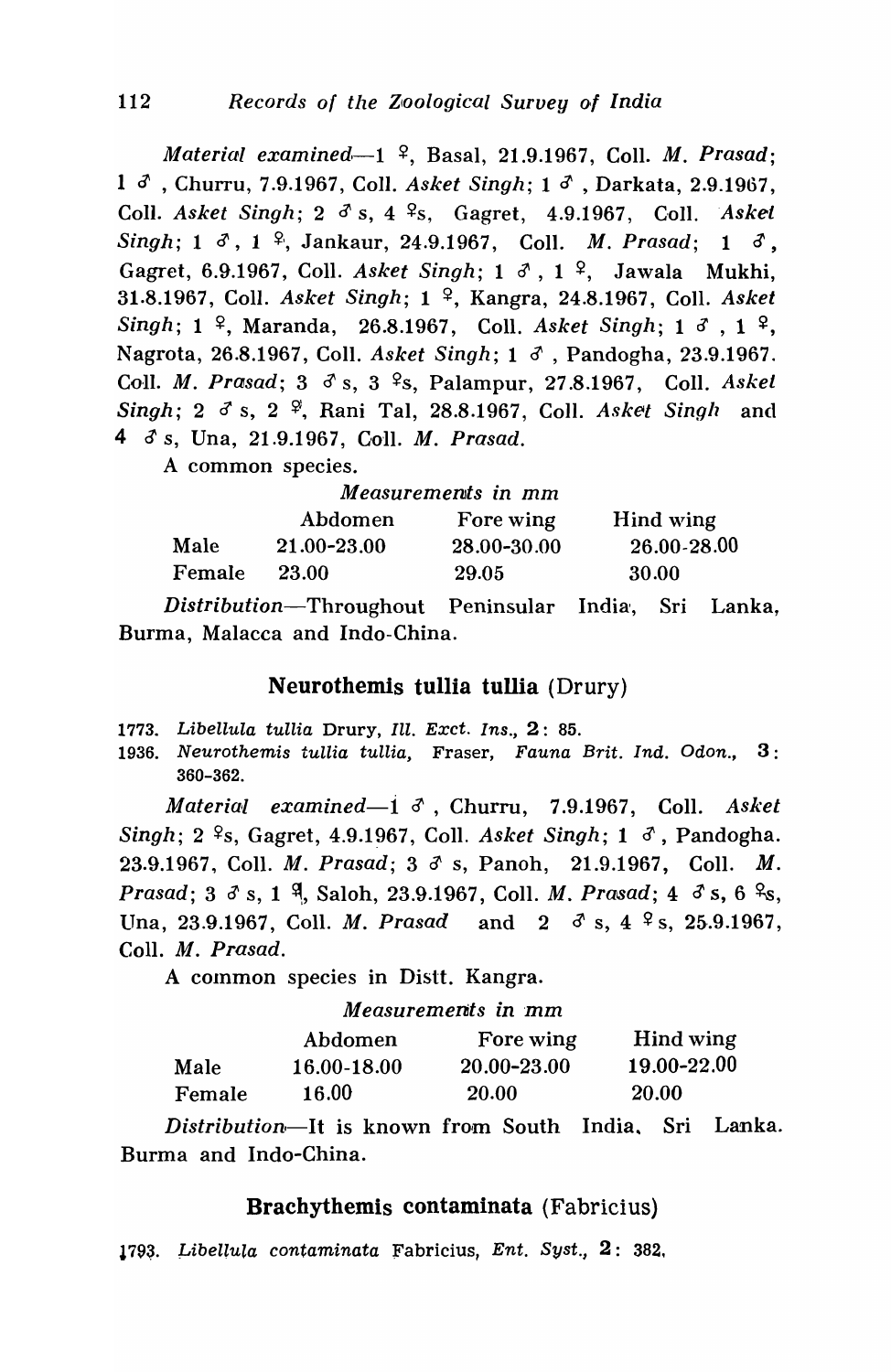1936. Brachythemis contaminata, Fraser, Fauna Brit. Ind. Odon., 3 : 365-366.

*Material examined-l* d', Anlb, 4.9.1967, Coll. *Asket Singh;*  1 d, 2 <sup>9</sup>s, Andaura, 5.9.1967, Coll. Asket Singh; 1 d, Bankhandi, 12.9.1967, ColI. *Asket Singh;* 1 d', Behdala, 22.9.1967, ColI. M. *Prasad;* 2 d' s, Basal, 21.9.1967, ColI. M. *Prasad;* 2 d's, 1  $\frac{1}{2}$ , Chanki Maniar, 7.9.1967, Coll. Asket Singh; 1  $\delta$  2  $\frac{1}{2}$ s, Churru, 7.9.1967, CoIl. *Asket Singh;* 3 d' s, Dera Gopipur, 1.9.1967, ColI. *Asket Singh;* 2 d' s, Dhawala, 2.9.1967, ColI. *Asket Singh; 2*  $\frac{9}{5}$ , Daulatpur, 6.9.1967, Coll. *Asket Singh; 7*  $\delta$  *s,* 4 <sup>9</sup> 8, Gagret, 6.9.1967, Coll. *Asket Singh*; 2 <sup>3</sup> s, 3 <sup>9</sup> s, Garli. 30.8.1967, CoIl. *Asket Singh;* 2 ~s, Jankaur; 24.9.1967, ColI. *M. Prasad;* 2  $\delta$  s, 1  $\frac{6}{7}$ , Mubarakpur, 4.9.67, Coll. *Asket Singh*; 11 d' s, 2 ~s, Polian, 18.9.1967, ColI. M. *Prasad;* 1 ~, Pandogha, 23.9.1967, Coll. *M. Prasad*; 3  $\sigma$  s, 2 <sup>2</sup>s, Rani Tal, 28.8.1967, Coll. *Asket Singh; 5 3 s, 1* <sup>2</sup>, Saloh, 23.9.1967, Coll. *M. Prasad; 3 3 s,* 2<sup>2</sup>s, Sidchaler, 8.9.1967, Coll. *Asket Singh*; 2<sup>2</sup>s, Una, 21.9.1967, Coll. *M. Prasad and 7*  $\delta$  *s, 2* <sup>9</sup>s, Una, 25.9.1967, Coll. *M. Prasad.* It is one of the commonest species.

### *Measurements in* mm

|        | Abdomen | Fore wing    | Hind wing    |
|--------|---------|--------------|--------------|
| Male   | 15.05   | 20.00-30.00  | 19.00-22.00  |
| Female | 16.00   | <b>24.00</b> | <b>23.00</b> |

*Distribution*—Throughout plains of India and South East Asia.

#### Subfamily TRITHEMINAE

### Trithemis aurora (Burmeister)

1839. Libellula aurora Burmeister, Handb. Ent., 2: 859. 1936. Trithemis aurora, Fraser, Fauna Brit. Ind. Odon., 3: 383-385.

*Material examined* $-1$   $\delta$ , 2  $\frac{9}{5}$ , Basoli, 24.9.1967, Coll. *M. Prasad;* 2 *d's,* 3<sup>2</sup>s, Basal, 21.9.1967, Coll. *M. Prasad;* 2 *d's,* 2 <sup>2</sup>s, Behdala, 22.9.1967, Coll. *M. Prasad*; 3 3 s, 5 <sup>2</sup>s, Gagret, 4.9.1967, Coll. *Asket Singh*; 26  $\delta$  s, 4 <sup>2</sup>s, Dera Gopipur, 1.9.1967, Coll. *Asket Singh*; 2  $\delta$  s, 2 <sup>o</sup>s, Dhawala, 2.9.1967, Coll. *Asket Singh; 2 3 s, 2<sup>9</sup>s, Jankaur, 24.9.1967, Coll. <i>M. Prasad; 11 3 s,*  $7 \,$   $\frac{\mathcal{L}}{\mathcal{S}}$ , Jawala Mukhi, 31.8.1967, Coll. *Asket Singh*; 1  $\delta$ , 1  $\frac{\mathcal{L}}{\mathcal{S}}$ , Jammal, 1.9.1967, Coll. Asket Singh; 3<sup>2</sup>s, Kangra, 25.8.1967, Coll. *Asket Singh; 2 d's, 1 <sup>9</sup>, Mataur, 23.8.1967, Coll. <i>Asket Singh*;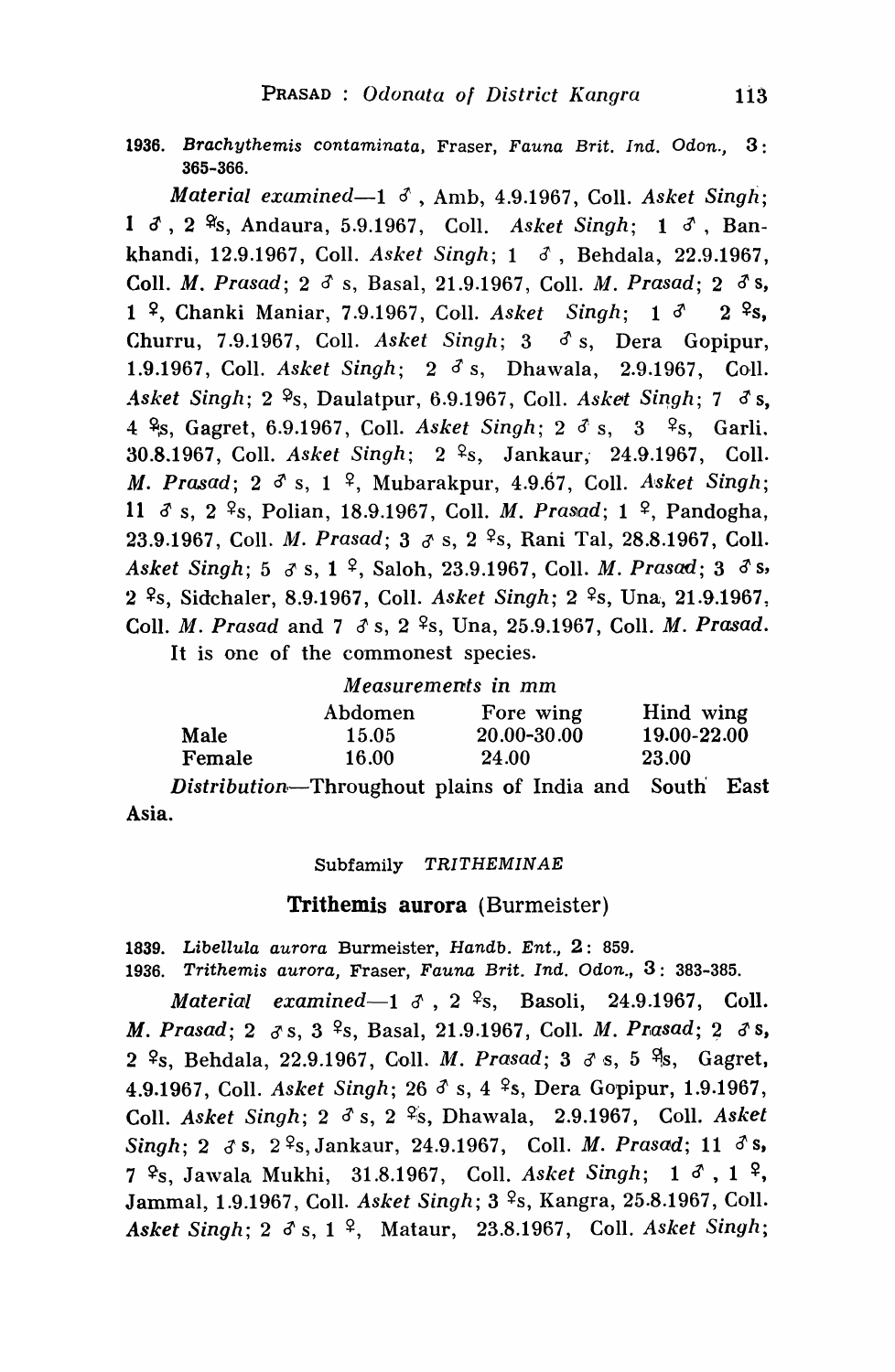24  $\delta$  s, 13 <sup>2</sup>s, Maranda, 26.8.1967, Coll. *Asket Singh*; 3  $\delta$  s, 2 <sup>2</sup>s. Panoh, 21.9.1967, Coll. *M. Prasad;* 1  $\delta$ , Pandogha, 23.9.1967, Coll~ *M. Prasad;* 1 d', Palampur, 26.8.1967, Coll. *Asket Singh;*  61 6' s, 15· ~s, Rani Tal, 2.9.1967, ColI. *Asket Singh;* 2 d'S, Sidhchaler, 8.9.1967, Coll. *Asket Singh*: 2 d s, 2 <sup>9</sup>s, Saloh, 23.9.1967, Coll. *M. Prasad*; 2  $\delta$  s, 1 <sup>2</sup>, Thana, 31.8.1967, Coll. Asket Singh and 2  $\sigma$  s, 5 <sup>9</sup>s, Una, 25.9.1967, Coll. *M. Prasad.* 

One of the common species.

|                       | Measurements in mm      |       |             |              |                          |
|-----------------------|-------------------------|-------|-------------|--------------|--------------------------|
|                       | Abdomen                 |       | Fore wing   |              | Hind wing                |
| Male                  | 19.05                   |       | 24.00-26.00 |              | 23.00-25.00              |
| Female                | 19.00                   | 25.00 |             | <b>25.00</b> |                          |
|                       | Distribution-Throughout |       |             |              | India, Sri Lanka, Burma, |
| Philippines and Java. |                         |       |             |              |                          |

## Trithemis kirbyi kirbyil Selys

1896. Trithemis aurora Kirby, Proc. zool. Soc. London, p. 327.

1936. Trithemis kirbyi kirbyi, Fraser, Fauna Brit. Ind. Odon., 3 : 385-387.

*Material examined-2 (f* s, Dhawala, 2.9.1967, CoIl. *Asket Singh* and 3  $\sigma$  s, Rani Tal, 31.8.1967, Coll. *Asket Singh*.

The specimen of this species differ in following respects. Labium is yellowish red, and labrum and clypeus are reddishyellow.

|                                                             | Measurements in mm |       |           |       |           |
|-------------------------------------------------------------|--------------------|-------|-----------|-------|-----------|
|                                                             | Abdomen            |       | Fore wing |       | Hind wing |
| Male                                                        | 20.00              | 26.00 |           | 25.00 |           |
| <i>Distribution</i> —It is known from Northern and Southern |                    |       |           |       |           |
| India.                                                      |                    |       |           |       |           |

## Trithemis festiva (Rambur)

1842. Libellula festiva, Rambur, Ins. Neurop., p. 92.

1936. Trithemis festiva, Fraser, Fauna Brit. Ind. Odon., 3: 387-389.

*Material examined*—2  $\delta$  s, Basoli, 24.9.1967, Coll. *M. Prasad*; 1  $\delta$ , 1<sup>2</sup>, Basal, 21.9.1967, Coll. *M. Prasad*; 16  $\delta$  s, Dera Gopipur, 29.8.1967, ColI. *Asket Singh;* 4 d'S, Dhawala, 2.9.1967, ColI. *Asket Singh; 1 &, Dhaliara, 1.9.1967, Coll. <i>Asket Singh; 14 & s,* Garli, 30.8.1967, Coll. *Asket Singh*; 2  $\delta$  s, 1  $\frac{9}{7}$ , Jawala Mikhi, 31.8.1967, CoIl. *Asket Singh;* 1 ~, Jammal, 1.9.1967, ColI. *Asket Singh;* 1  $\delta$ , 1  $\frac{9}{7}$ , Jankaur, 24.9.1967, Coll. *M. Prasad;* 8  $\frac{9}{7}$ s,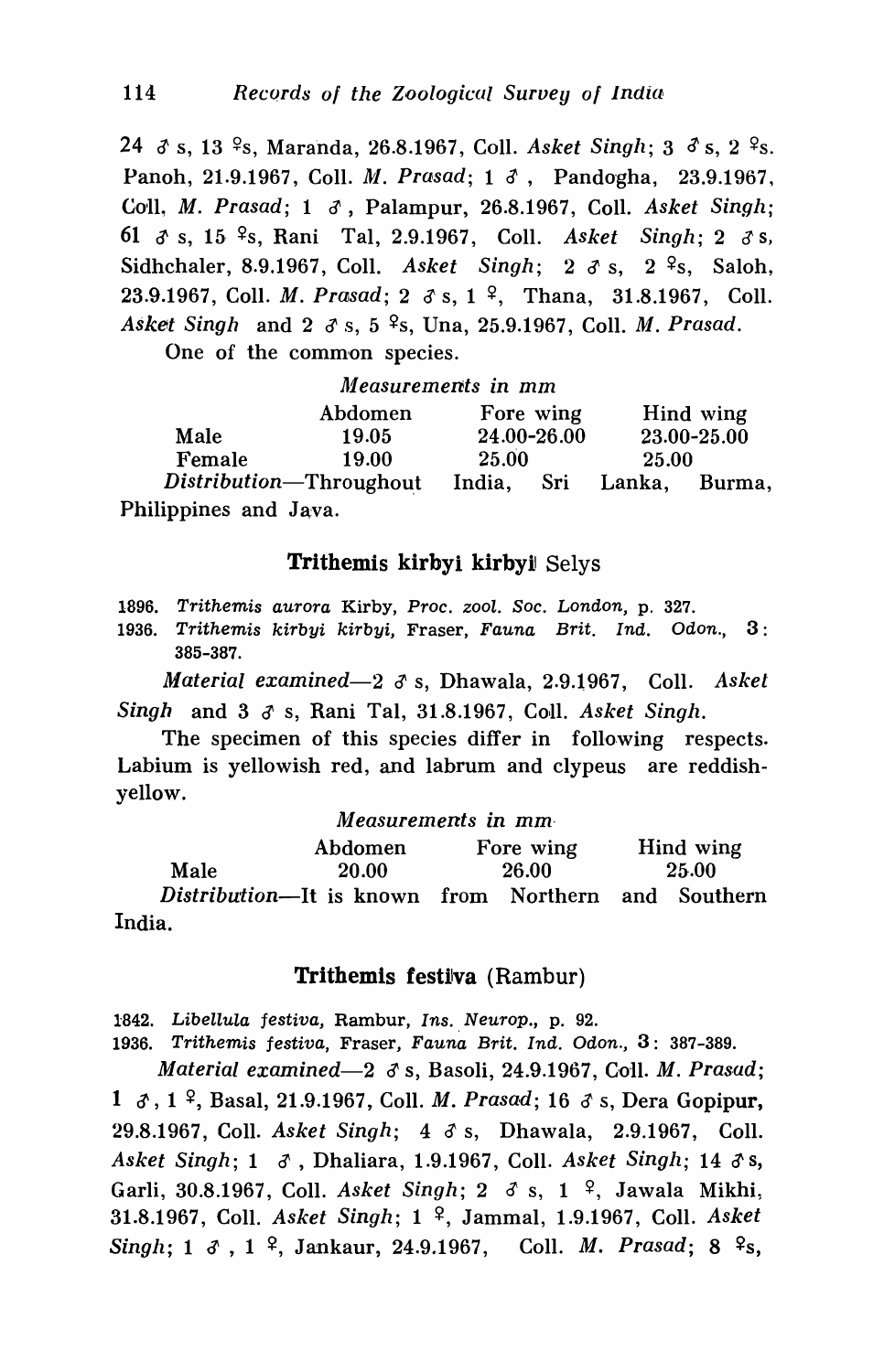Kangra, 23.8.1967, Coll. *Asket Singh*; 6 3 s, 12 <sup>9</sup>s, Kangra, 24.8.1967, Coll. *Asket Singh*; 4  $\sigma$  s, 3 <sup>2</sup>s, Mataur, 23.8.1967, Coll. *Asket Singh; 5 d' s, Maranda, 26.8.1967, Coll. <i>Asket Singh; 2 d' s,* 2 <sup>9</sup>s, Pandogha, 23.9.1967, Coll. *M. Prasad*; 6 <sup>9</sup>/s, Palampur. 27.8.1967, Coll. *Asket Singh*; 17 & s, 6 %, Rani Tal, 28.8.1967, Coll. *Asket Singh*; 1  $\delta$ , Sidhchaler, 8.9.1967, Coll. *Asket Singh* and 14 d s, 7  $\frac{9}{5}$ , Thana, 31.8.1967, Coll. *Asket Singh.* 

A common species.

| Measurements in mm |         |                                                     |           |  |
|--------------------|---------|-----------------------------------------------------|-----------|--|
|                    | Abdomen | Fore wing                                           | Hind wing |  |
| Male               | 20.00   | 28.00                                               | 26.00     |  |
| Female             | 21.00   | 28.65                                               | 28.00     |  |
|                    |         | Distribution—Throughout India, Sri Lanka and Burma. |           |  |

## Trithemis pallidinervis (Kirby)

1889. Sympetrum pallidinervis Kirby, Trans. zool. Soc. London, 12: 327. 1936. Trithemis pallidinervis, Fraser, Fauna Brit. Ind. Odon., 3: 389-391.

*Material examined-1* d' , Basal, 21.9.1967, CoIl. *M. Prasad,;*  1  $\delta$ , Daulatpur, 6.9.1967, Coll. *Asket Singh*; 2  $\delta$  s, 2<sup>9</sup>s, Jankaur, 24.9.1967, Coll. *M. Prasad; 1 3*, Polian, 18.9.1967, Coll. *M. Prasad;* 1 d, Pandogha, 23.9.1967, Coll. *M. Prasad* and 2  $\delta$  s, 2 <sup>2</sup>s, Una, 25.9.1967, Coll. *M. Prasad.* 

Similar to the published description of the species but differ in one respect. The bright amber-yellow marking of the fore wing extends towards first antenodal nervures and cubital space.

|        |                                | Measurements in mm |                     |  |  |
|--------|--------------------------------|--------------------|---------------------|--|--|
|        | Abdomen                        | Fore wing          | Hind wing           |  |  |
| Male   | <b>26.00</b>                   | 31.00              | 30.00               |  |  |
| Female | 29.00<br>30.00<br><b>23.00</b> |                    |                     |  |  |
|        | Distribution It is known       | throughout India   | $C_{\rm ni}$ I only |  |  |

Distribution-It is known throughout India, Sri Lanka, Burma, Philippines and Formosa.

#### Subfamily RHYOTHEMINAE

### Rhyothemis variegata variegata (Linnaeus)

1763. Libellula variegata Linnaeus, Amoenitates Acad., 6: 412.

1936. Rhyothemis variegata variegata, Fraser, Fauna Brit. Ind. Odon., 3: 423-424.

*Jlateria/ examined.-1* ~, Una, 23.9.1967, ColI. *M. Prasad.*  A very rare species.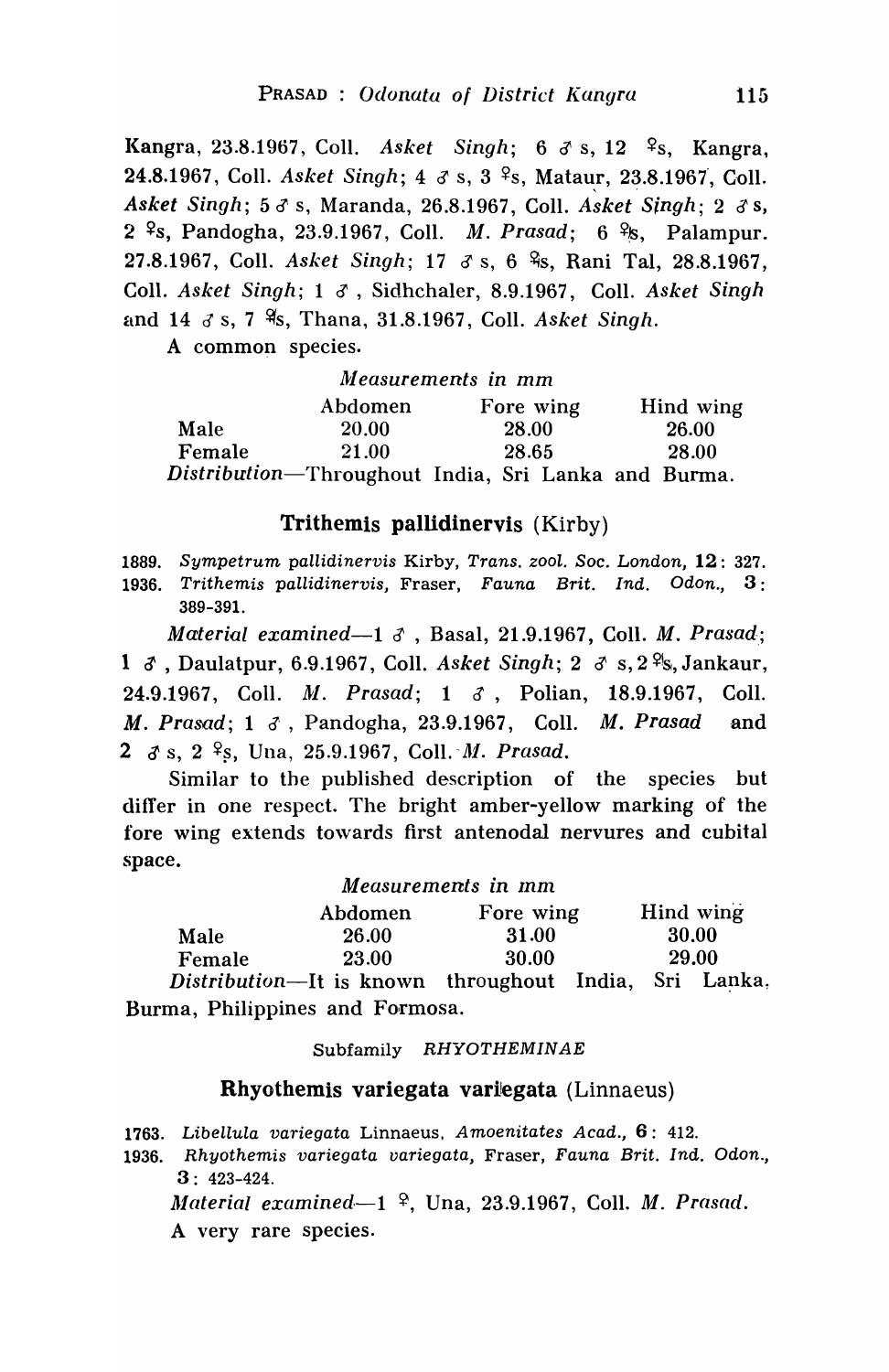*M easuremen/:s in* mm Abdomen Fore wing Hind wing Female! 20.05 33.00 31.00 *Distributlion·-India,* Sri Lanka, Burma and Malaysia.

Subfamily ZYXOMMATINAE

#### Zyxomma petiolatum Rambur

1842. Zyxomma petiolatum Rambur, Ins. Neurop., p. 30.

1936. Zyxomma petiolatum, Fraser, Fauna Brit. Ind. Odon., 3: 409-410 *Material examined*—1 *3*, Una, 22.9.1967, Coll. *M. Prasad.* A very rare species.

*M easuremenls in* mm

Abdomen Fore wing Hind wing Male 35.00 30.00 30.00 *Distribution-It* is known throughout India, Burma and Sri Lanka.

### Tholymis tillarga (Fabricius)

1798. Libellula tiUarga Fabricius, Ent. Syst. Suppl., p. 285.

1936. Tholymis tillarga, Fraser, Fauna Brit. Ind. Odon., 3: 411-413.

*Material examined*—1 *J*, Dera Gopipur, 29.8.1967, Coll. *Asket Singh; 1 d*, Saloh, 23.9.1967, Coll. *M. Prasad* and 1 d, Una, 25.9.1967, Coll. *M. Prasad.* 

A very rare species.

*Measurements in* mm

|            | Abdomen                                         | Fore wing | Hind wing |     |
|------------|-------------------------------------------------|-----------|-----------|-----|
| Male       | 26.00                                           | 34.00     | 33.00     |     |
|            | Distribution—Throughout India, Sri Lanka, Burma |           |           | and |
| Australia. |                                                 |           |           |     |

Subfamily PANTALIINAE

### Pantala flavescens (Fabricius)

1798. Libellula flavescens Fabricius, Ent. Syst. Suppl., p. 285.

1936. Pantala flavescens, Fraser, Fauna Brit. Ind. Odon.; 3: 414-416.

~laterial *examined-1* if , Amb, 4.9.1967, ColI. *Asket Singh;*   $2\delta$  s, 3  $\frac{\varphi_{s}}{\delta}$ , Bankhandi, 12.9.1967, Coll. *Asket Singh*; 1  $\delta$ , 2 $\frac{\varphi_{s}}{\delta}$ , Chauki Maniar, 7.9.1967, Coll. *Asket Singh*; 1  $\delta$ , 1  $\frac{9}{7}$ , Churru, 7.9.1967, Coll. *Asket Singh*; 2  $\sigma$  s, 4 <sup>9</sup>s, Darkata, 2.9.1967, Coll. *Asket Singh; 1 &, Dhawala, 2.9.1967, Coll. <i>Asket Singh; 1 &,* Garli, 30.8.1967, Coll. *Asket Singh*; 1<sup>2</sup>, Jawala Mukhi, 31.8.1967.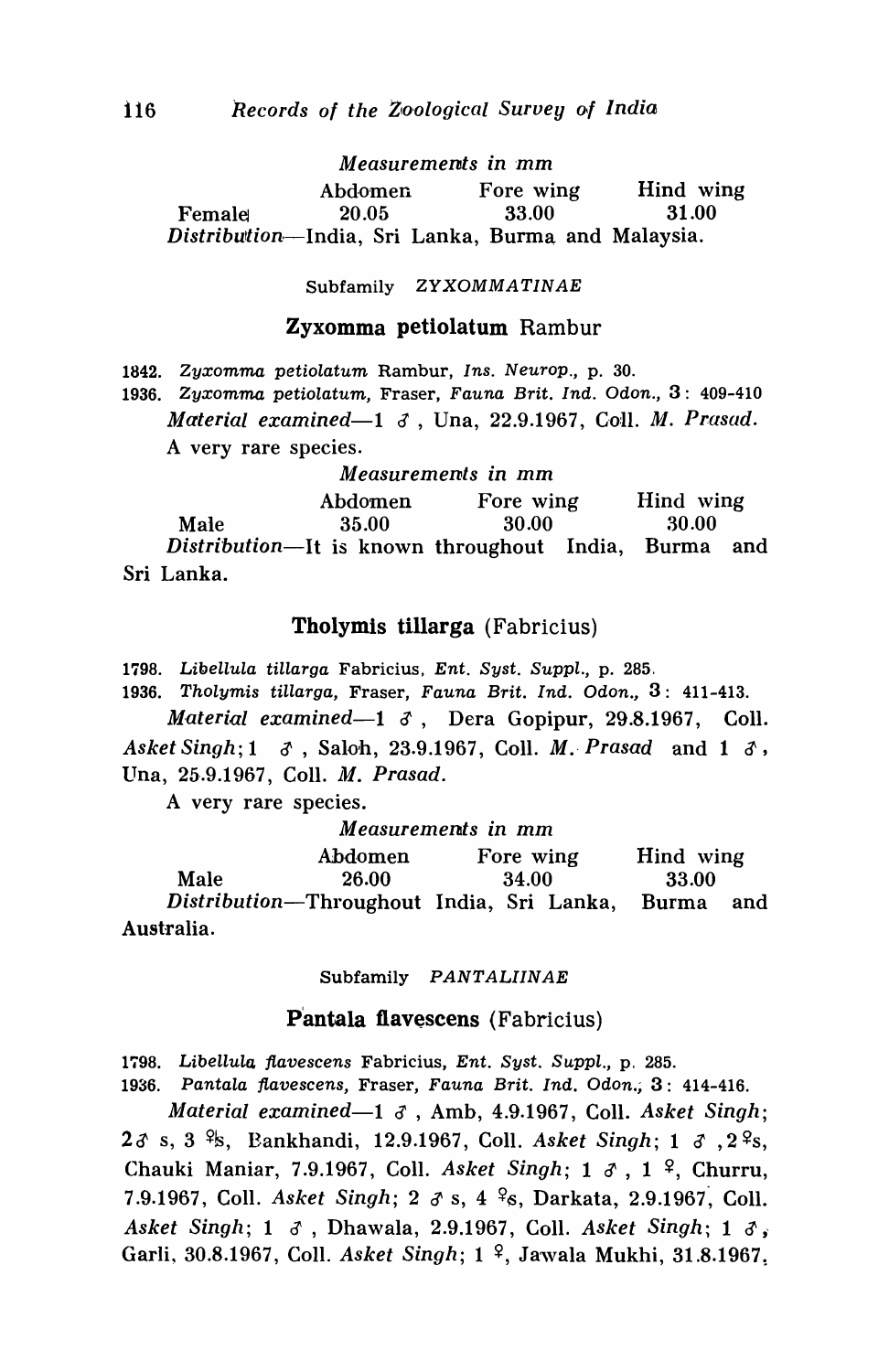ColI. *Asket Singh;* 1 d', Jankaur, 24.9.1967, ColI. *M. Prasad;*  23 *d* s, 33 <sup>o</sup> s, Kangra, 24.8.1967, Coll. *Asket Singh*; 1 <sup>o</sup>, Mataur, 23.8.1967, Coll. *Asket Singh*; 1 &, Maranda, 26.8.1967, Coll. *Asket Singh; 2 3 s, 1 <sup>9</sup>, Nagrota, 26.8.1967, Coll. <i>Asket Singh*; 9 *d* s, 5 <sup>9</sup>s, Palampur, 26.8.1967, Coll. *Asket Singh*; 1 <sup>2</sup>, Pandogha. 23.9.1967, Coll. *M. Prasad*; 2  $\delta$  s, 2 <sup>2</sup>s, Rani Tal, 28.8.1967, Coll. *Asket Singh; 2 3 s, 2 <sup>9</sup>s, Sidhchaler, 8.9.1967, Coll. <i>Asket Singh:* 44  $\delta$  s, 4  $\frac{6}{5}$ , Thana, 31.8.1967, Coll. *Asket Singh* and 2  $\delta$  s, 1  $\frac{6}{5}$ , Una, 25.9.1967, Coll. *M. Prasad.* 

A very common species in Distt. Kangra.

### *Measurements in 'mm*

|        | Abdomen      | Fore wing | Hind wing |
|--------|--------------|-----------|-----------|
| Male   | 29.00        | 40.00     | 38.00     |
| Female | <b>27.00</b> | 39.00     | 36.00     |

*Distribution-Throughout* India, Sri L'anka, Burma and Tibet.

## Tramea basilaris burmeisteri Kirby

1839. Libellula chinensis Burmeister, Handb. Ent., 2: 852.

1936. Tramea basilaris burmeisteri, Fraser, Fauna Brit. Ind. Odon., 3: 423-434.

*Material examined*—2  $\sigma$  s, Darkata, 2.9.1967, Coll. *Askel Singh;* 1  $\delta$ , Jawar, 5.9.1967, Coll. *Asket Singh;* and 1  $\delta$ , Kangra, 24.8.1967, CoIl. *Asket Singh.* 

It differs from the description of the species in following respects. Venation of the dark area of hind wing reddish. Membrane is white and its border area is brown. Pterostigma is reddish yellow.

| Measurements in mm |  |  |
|--------------------|--|--|
|--------------------|--|--|

|      | Abdomen      | Fore wing | Hind wing |
|------|--------------|-----------|-----------|
| Male | <b>28.00</b> | 38.00     | 35.00     |

*Distribution-It* is known from India, Burma, Malaysia and Sri Lanka.

## Tramea virginia (Rambur)

1773. Libellula chinensis De Geer, Mem. Ins., 3: 556.

1936. Tramea virginia, Fraser, Fauna Brit. Ind. Odon., 3: 435-436.

*Material examined-l* d', Jawar, 5.9.1967, ColI. *Asket Singh* and 1 6' , Sidchaler, 8.9.1967, Coll. *Asket Singh.* 

They are smaller in body length as well as wing expance,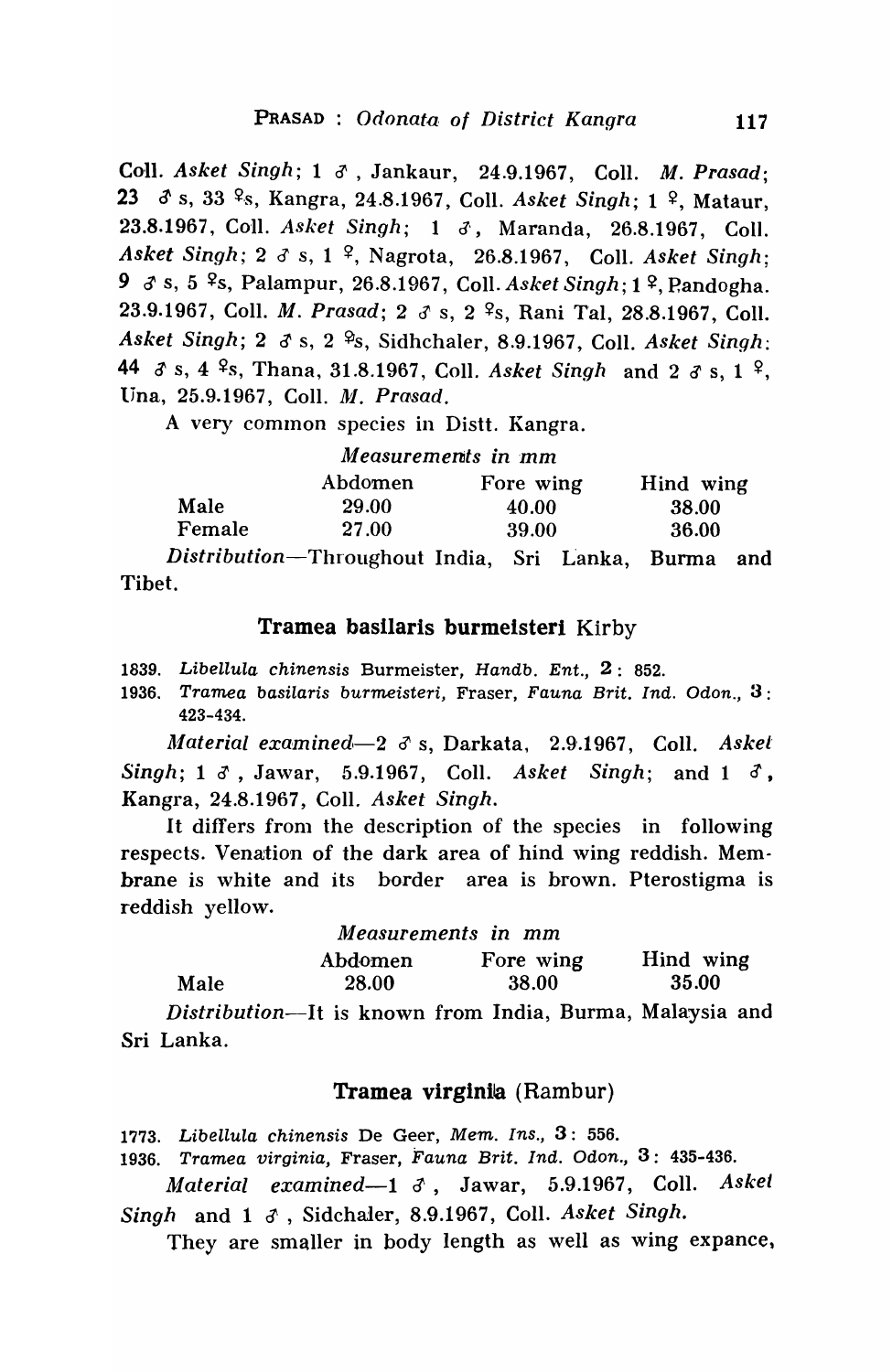occiput brownish yellow, membrane of the wing and pterostigma brownish.